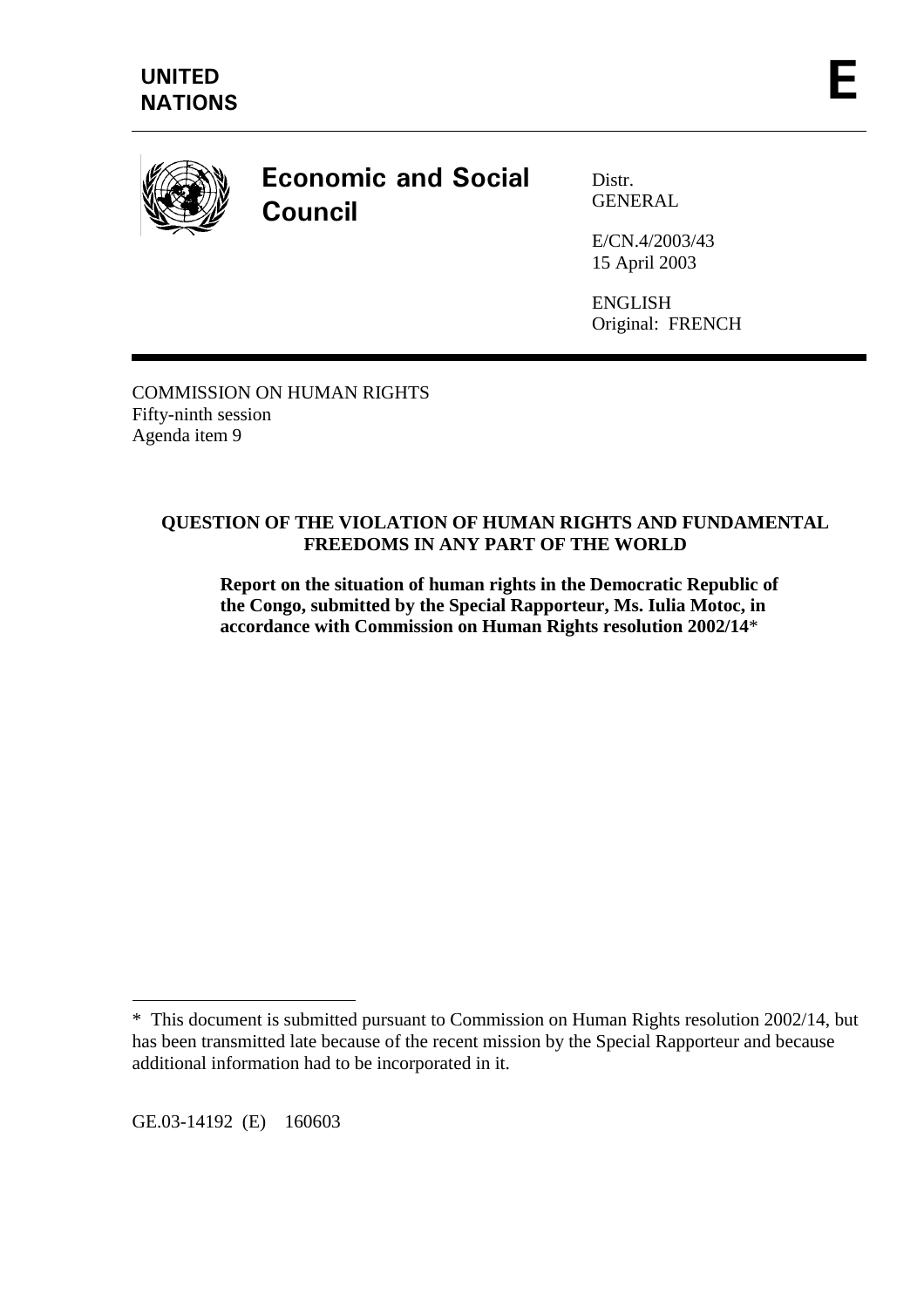# **CONTENTS**

|      |                                                                                    | Paragraphs | Page |
|------|------------------------------------------------------------------------------------|------------|------|
|      |                                                                                    |            | 3    |
|      |                                                                                    | $1 - 9$    | 5    |
|      | A.<br>Mandate and activities of the Special Rapporteur                             | $1 - 8$    | 5    |
|      | Joint mission to investigate allegations of<br><b>B.</b>                           | 9          | 6    |
| I.   | THE PEACE PROCESS AND DEMOCRATIZATION                                              | $10 - 18$  | 6    |
|      | A.                                                                                 | $12 - 14$  | 7    |
|      | <b>B.</b>                                                                          | $15 - 16$  | 7    |
|      | $\mathcal{C}$ .                                                                    | $17 - 18$  | 8    |
| II.  | THE JEOPARDIZATION OF THE PEACE PROCESS:                                           | $19 - 38$  | 8    |
|      | A.                                                                                 | $20 - 23$  | 8    |
|      | <b>B.</b>                                                                          | $24 - 32$  | 9    |
|      | $\mathcal{C}$ .                                                                    | $33 - 38$  | 10   |
| III. | AN END TO IMPUNITY: A FUNDAMENTAL CONDITION<br>FOR THE REALIZATION OF HUMAN RIGHTS | $39 - 47$  | 11   |
| IV.  |                                                                                    | $48 - 57$  | 13   |
| V.   | THE PLUNDERING OF NATURAL RESOURCES AND<br>VIOLATIONS OF HUMAN RIGHTS<br>$58 - 62$ |            |      |
| VI.  | GENDER-SPECIFIC HUMAN RIGHTS VIOLATIONS<br>$63 - 71$                               |            | 15   |
|      |                                                                                    | $72 - 76$  | 16   |
|      | Annex: Programme of the Special Rapporteur's visit to the Democratic               |            | 18   |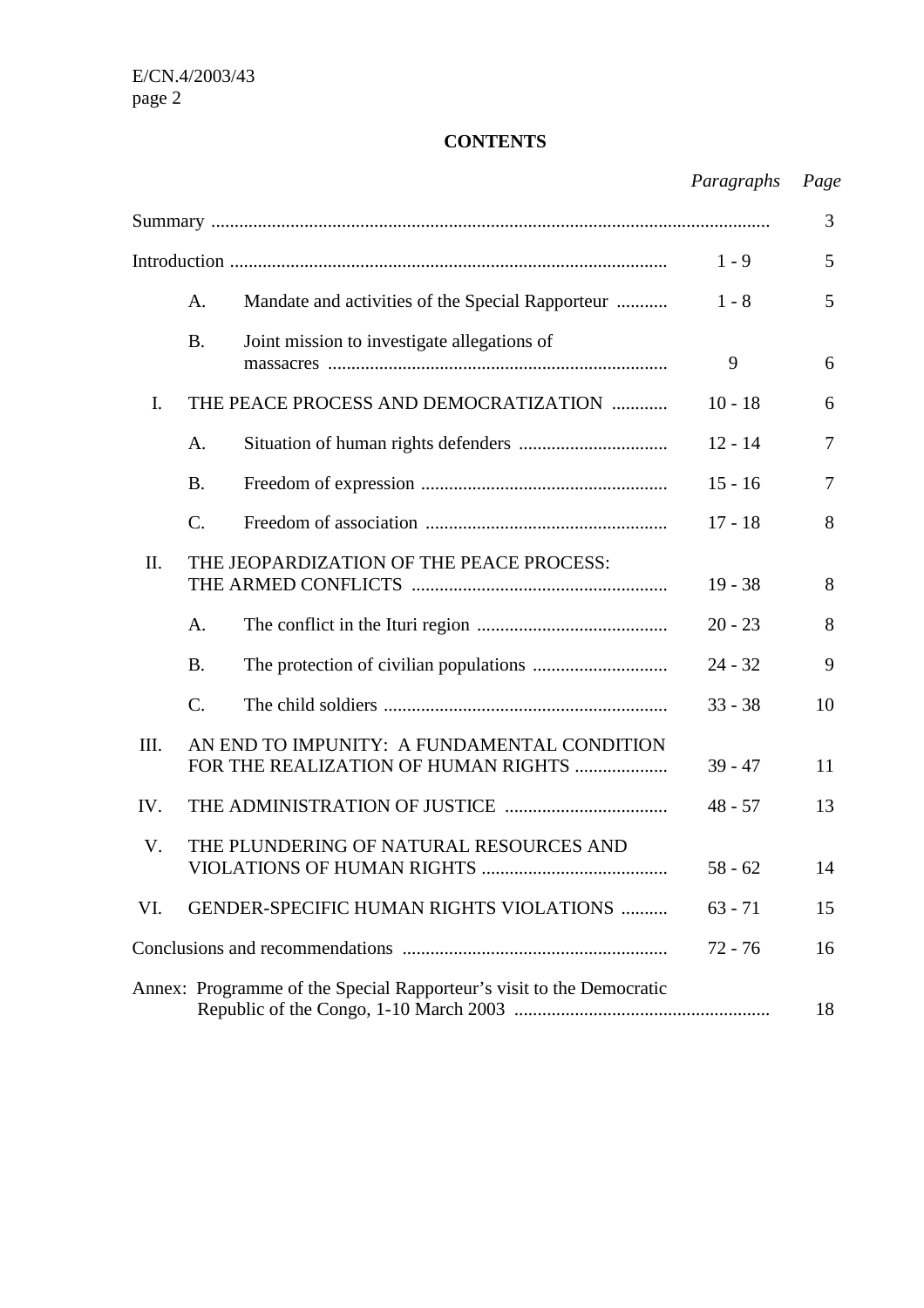#### **Summary**

#### **The peace process and democratization**

 The peace negotiations which took place in the context of the inter-Congolese dialogue culminated, in Pretoria on 17 December 2002, in the signing of the Global and All-Inclusive Agreement on the Transition in the Democratic Republic of the Congo. In conformity with the Agreement, the belligerents, namely the Government of the Democratic Republic of the Congo, the Congolese Rally for Democracy (RCD), the Movement for the Liberation of the Congo (MLC), the Congolese Rally for Democracy/Liberation Movement (RCD/ML), the Congolese Rally for Democracy/National (RCD/N) and the Mai-Mai, undertake to end the war, and to ensure the reconciliation, reunification, pacification and reconstruction of the country, the formation of a national army, the organization of free elections within two years and the establishment of a democratic constitutional regime.

 Assuming that the Democratic Republic of the Congo is considered to be a country undergoing democratic transition, respect for all the human rights which make up the right to democracy is fundamental. In the east of the country, human rights defenders are considered by the authorities to be political extremists and are subjected to constant repression. All the members of political parties interviewed in Kinshasa stated that they are denied the right to organize demonstrations and marches throughout the country, but above all that they are unable to organize local branches in the east of the country, where there is no freedom of association.

 While acknowledging the responsibility of the Congolese in the process of peace and democratization, the international community will have to assist the future transitional government in the implementation of the Pretoria Agreement.

#### **The jeopardization of the peace process: the armed conflicts**

 Despite the positive developments, the human rights situation in the Democratic Republic of the Congo remains very serious. The armed conflicts are continuing, in breach of the 1999 Lusaka Agreement, the Kampala Disengagement Plan and the Harare Sub-plans, Security Council resolutions, and the recent Global and All-Inclusive Agreement signed in Pretoria. Given their magnitude, the violations of human rights and humanitarian law, notably as regards the protection of civilians, the phenomenon of child soldiers and the sexual violence against women and children, may be characterized as crimes against humanity and war crimes. The atrocities committed in the east of the country have reached unprecedented levels. The humanitarian situation is catastrophic.

 The Ituri district continues to be the scene of armed clashes, with consequent increasing insecurity, population displacement and restriction of humanitarian aid.

 In the east of the country, the lives of civilians are under constant threat; although the protection of civilian populations is provided for in the international instruments, civilians, and especially women and children, are targeted by armed groups.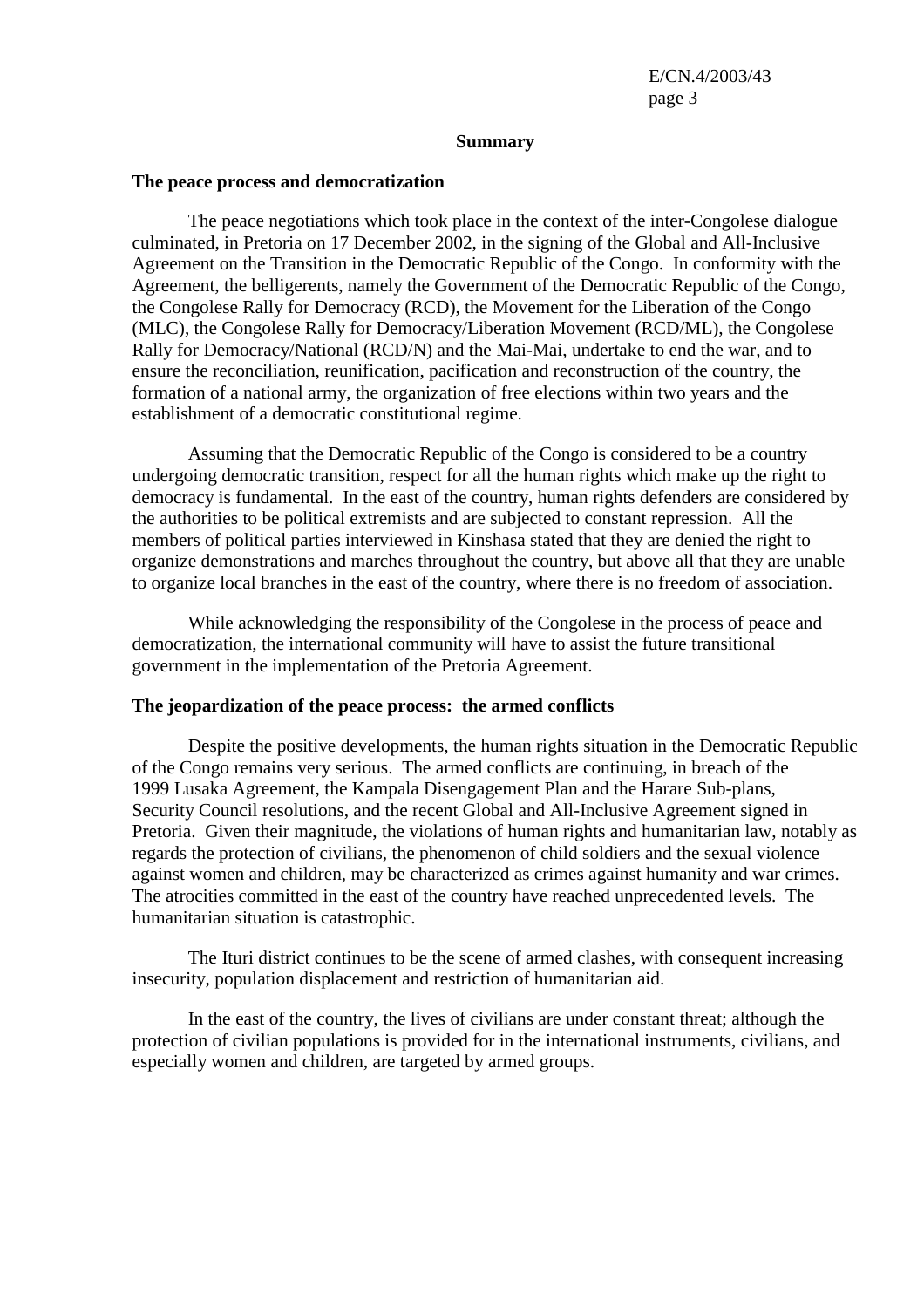It is apparent from the investigations conducted in December 2002 by the United Nations Organization Mission in the Democratic Republic of the Congo (MONUC) that arbitrary executions, rape, torture and forced disappearance have been perpetrated by MLC, RCD/N and certain elements of the Union of Congolese Patriots (UPC) in the town of Mambasa and in villages between Mambasa and Mangina and between Mambasa and Erengeti.

 The phenomenon of child soldiers continues to be very disturbing. There is very little demobilization and mass recruitment is taking place in the east of the country. As shown by the report of the Secretary-General on children and armed conflicts (S/2002/1299), children demobilized through the efforts of MONUC and local non-governmental organizations (NGOs) are subsequently recruited again by armed groups.

#### **An end to impunity: a fundamental condition for the realization of human rights**

 The time has come to end impunity. The fact that the Democratic Republic of the Congo is among the 60 State parties to the Statute of the International Criminal Court, which entered into force in July 2002, is to be welcomed. There is an urgent need for a joint strategy to be put in place by all the United Nations bodies involved in order to end impunity. The Special Rapporteur will continue to work to ensure that this machinery is established.

#### **The administration of justice**

 In the context of impunity, and indeed in that of democratization, the role of justice is fundamental. The Special Rapporteur congratulates the Congolese Government on having taken the decision to abolish the Military Court (Cour d'ordre militaire).

 In the east of the country, the authorities of the Congolese Rally for Democracy/Goma (RCD/Goma) and MLC, after being questioned by the international community following the massacres committed by their armies, have instituted show trials. In Kisangani, following the massacres of 14 May 2002, only one defendant is still in prison.

#### **The plundering of natural resources and violations of human rights**

 The publication, in October 2002, of the final report of the Panel of Experts on the Illegal Exploitation of Natural Resources of the Congo (S/2002/1146), endorsed by Security Council resolution 1457 (2003), once again raised the question of the link between the plundering of natural resources and violations of human rights, while at the same time showing the deep-rooted causes of the war.

#### **Gender-specific human rights violations**

 There is recurrent sexual violence against women and children in the east of the Democratic Republic of the Congo. Apart from individual cases of sexual violence, the violence comprises mass rape, sexual slavery and forced marriage to members of the various factions. The level of sexual violence in Kivu is particularly horrific. Various NGOs have informed the Special Rapporteur of cases of rape followed by mutilation of the mouth and amputation of the legs. This is undoubtedly an area in which the international community can lend its support to local initiatives aimed at establishing rehabilitation centres for victims of sexual violence.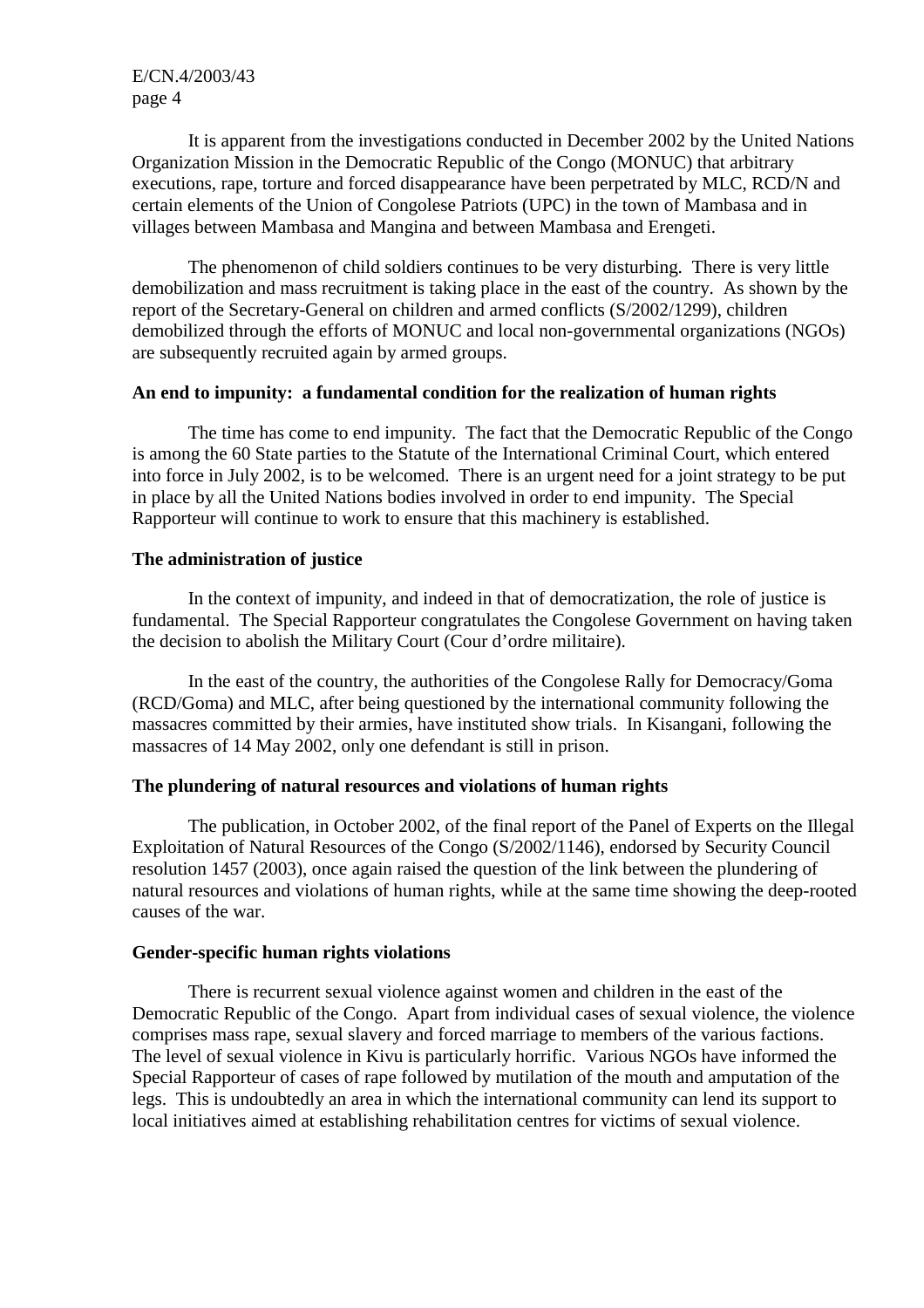#### **Introduction**

#### **A. Mandate and activities of the Special Rapporteur**

1. In its resolution 2002/14 of 19 April 2002, the Commission on Human Rights requested the Special Rapporteur on the situation of human rights in the Democratic Republic of the Congo to submit an interim report to the General Assembly at its fifty-seventh session and to report to the Commission at its fifty-ninth session on the situation of human rights in the Democratic Republic of the Congo, and on the possibilities for the international community to assist with local capacity-building; the Commission also requested the Special Rapporteur to continue to keep a gender perspective in mind when seeking and analysing information.

2. Pursuant to this resolution, the Special Rapporteur submitted an interim report to the General Assembly at its fifty-seventh session (A/57/437). The present report is based on the information gathered during her second mission to the country (28 February-10 March 2003). In view of the extent of the human rights violations in the Democratic Republic of the Congo, the Special Rapporteur has opted to deal with certain subjects in depth in this report, notably the protection of civilians in armed conflicts, the situation of women and child victims of sexual violence, the problem of impunity, the administration of justice, and the question of the military courts trying cases of mass violations of human rights.

3. In the course of her mission, the Special Rapporteur received the full cooperation of the Congolese Government; she welcomes the spirit of openness, cooperation and transparency displayed by the Government. She was able to have discussions with all the officials she wanted to meet. She travelled to Kinshasa, Goma and Kisangani, but security conditions prevented her from visiting Bunia and Gbadolite.

4. During her stay in Kinshasa, the Special Rapporteur met with the highest State officials, notably the President, Joseph Kabila, the Minister for Foreign Affairs, the Minister for Human Rights and the Minister of Justice. She met the Special Representative of the Secretary-General and his deputy, members of the diplomatic corps and the senior representatives of the various United Nations agencies. She met with representatives of civil society on several occasions in Kinshasa and in the province of Ituri. She also met with representatives of the political parties and visited the Kinshasa Penal and Rehabilitation Centre (CPRK).

5. The Special Rapporteur travelled to Goma and Kisangani, where she met senior members of the Congolese Rally for Democracy (RCD) and, in Kisangani, the RCD provincial officials. In Goma and Kisangani, she met civil society representatives from the provinces of North-Kivu and South-Kivu and from Eastern Province. In Kisangani, she met relatives of the victims of massacres in May 2002 and victims of sexual violations; she also visited the prison and police cells.

6. In the context of her mandate, the Special Rapporteur travelled to New York, where she submitted her interim report to the General Assembly on 6 November 2002. In New York, she had a discussion with the Under-Secretary-General for Peacekeeping Operations and the Director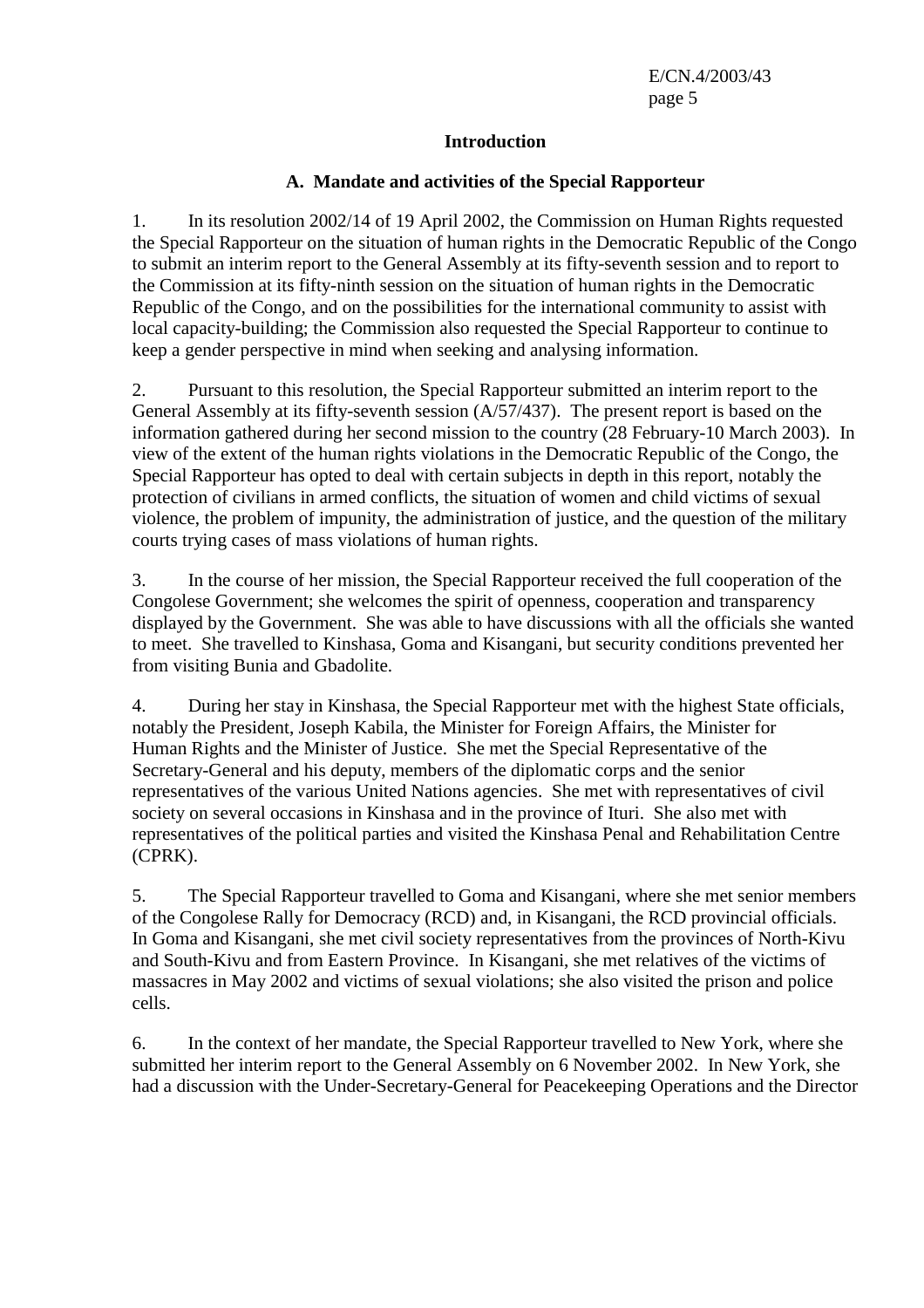of the United Nations Development Fund for Women (UNIFEM) on the possibility of setting up rehabilitation centres for victims of sexual violence. She also attended the meetings of the Security Council on the Democratic Republic of the Congo.

7. From 17 to 19 December 2002 the Special Rapporteur undertook a consultation mission in Geneva: she held discussions with representatives of the diplomatic missions, officials of the Office of the United Nations High Commissioner for Human Rights and NGOs.

8. The Special Rapporteur transmitted to the Congolese Government 19 requests for urgent action concerning a total of 29 victims. One request related to 10 or so parliamentarians. Three further requests for urgent action were addressed to the rebel movements concerning a total of 25 victims. There has been no response to any of these communications.

#### **B. Joint mission to investigate allegations of massacres**

9. In paragraph 6 (b) of its resolution 2002/14, the Commission on Human Rights requested the Special Rapporteur on the situation of human rights in the Democratic Republic of the Congo and the Special Rapporteur on extrajudicial, summary or arbitrary executions and a member of the Working Group on Enforced or Involuntary Disappearances to carry out, as soon as security considerations permit and, where appropriate, in cooperation with the National Commission of Inquiry to investigate alleged human rights violations and breaches of international humanitarian law in the Democratic Republic of the Congo (formerly Zaire) in 1996 and 1997, a joint mission to investigate all massacres carried out on the territory of the Democratic Republic of the Congo, including those in the province of South Kivu and other atrocities referred to in the last report of the previous Special Rapporteur on the situation of human rights in the Congo (E/CN.4/2001/40 and Add.1) and in his earlier reports, with a view to bringing those responsible to justice, and to report to the General Assembly at its fifty-seventh session and to the Commission at its fifty-ninth session. In order to comply with this request, an explanatory note by the Secretary-General on the preliminary consultations undertaken by the Special Rapporteur on the situation of human rights in the Democratic Republic of the Congo has been submitted to the Commission on Human Rights (E/CN.4/2003/44). The Special Rapporteur refers the reader to paragraph 42 below.

#### **I. THE PEACE PROCESS AND DEMOCRATIZATION**

10. The peace negotiations which took place in the context of the inter-Congolese dialogue culminated, in Pretoria on 17 December 2002, in the signing of the Global and All-Inclusive Agreement on the Transition in the Democratic Republic of the Congo. In conformity with that Agreement, the belligerents, namely the Government of the Democratic Republic of the Congo, the Congolese Rally for Democracy (RCD), the Movement for the Liberation of the Congo (MLC), the Congolese Rally for Democracy/Liberation Movement (RCD/ML), the Congolese Rally for Democracy/National (RCD/N) and the Mai-Mai, undertake to end the war, and to ensure the reconciliation, reunification, pacification and reconstruction of the country, the formation of a national army, the organization of free elections within two years and the establishment of a democratic constitutional regime. On 6 March 2003, the protagonists reached a partial agreement on the draft transitional constitution.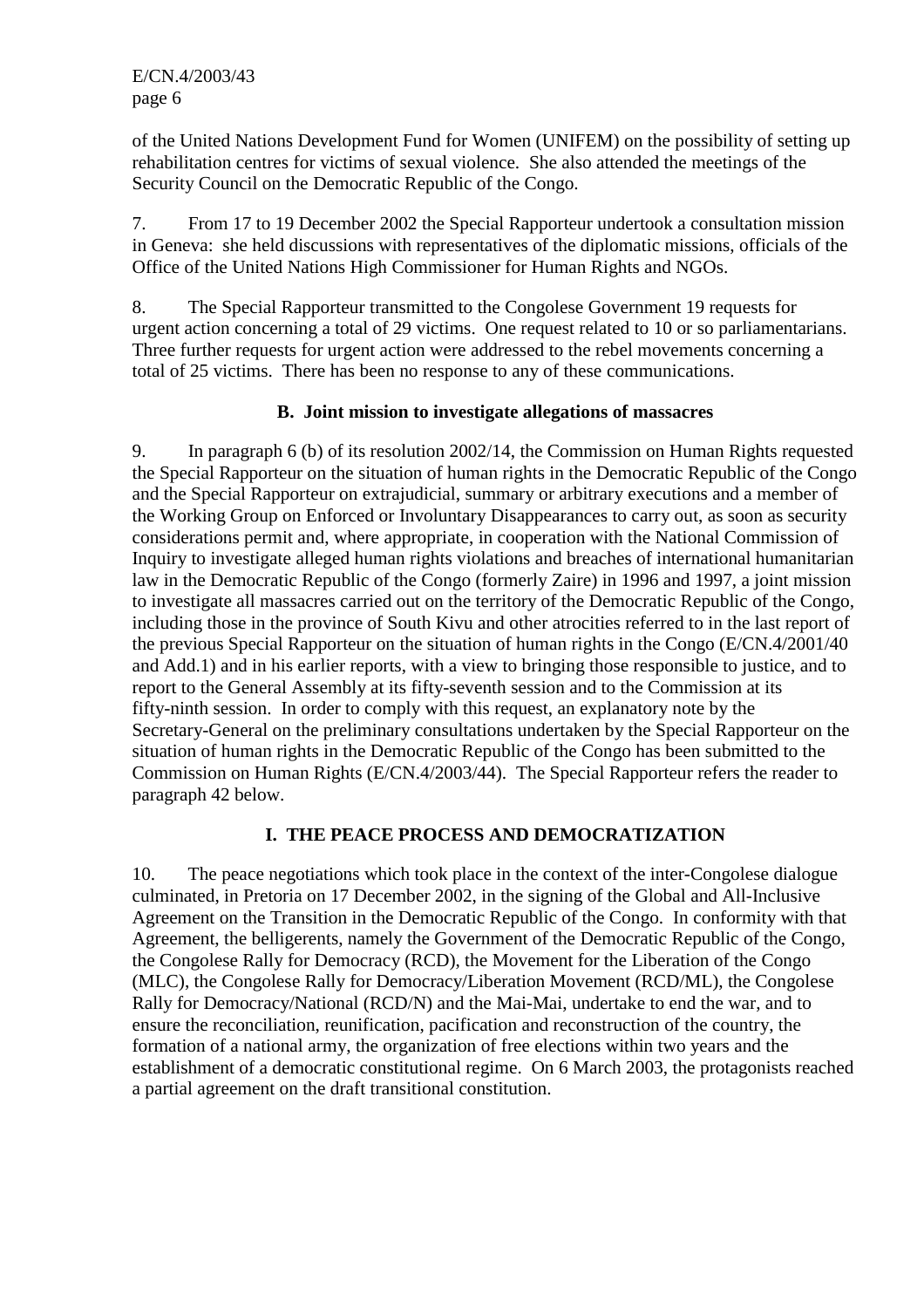11. Assuming that the Democratic Republic of the Congo is considered to be a country undergoing democratic transition, respect for all the human rights which make up the right to democracy is fundamental. These rights comprise, in particular, the right to freedom of expression and opinion and the right to freedom of association.

### **A. Situation of human rights defenders**

12. The situation of human rights defenders, who are important protagonists in democratization, remains difficult, particularly in the east of the country.

13. In the territory under the control of the Congolese Government, the human rights defenders who are participating in efforts to identify and denounce abuses in the political trials instituted by the Military Court are the targets of violations. This was the case with Floribert Chebeya Bahizire, president of Voix des sans Voix, who has been obliged to go into hiding and to leave the country. It should be noted that, following several requests for urgent action, notably those by the Special Rapporteur, and following the efforts made by the Minister for Human Rights, the two human rights defenders mentioned in the Special Rapporteur's interim report, Mr. Sii Luanda and Mr. W. Wenga, have been released; their situation nevertheless remains precarious.

14. In the east of the country, human rights defenders are considered by the authorities to be political extremists and are subjected to constant repression. They are often victims of arbitrary arrest and detention, and violations of the person (beatings and abductions). In Kisangani, several cases were brought to the attention of the Special Rapporteur: Mr. Blaise Blaise and his family have been the victims of persecution by the Congolese authorities and threatened with arrest and death; his parents have been imprisoned because he had called on MONUC to ensure the protection of civilians. It was reported to the Special Rapporteur during her visit that Mr. Dismas Kitenge, President of the Lotus Group, and Mr. Bosongo had been detained for questioning by the Congolese authorities when they returned from Kinshasa, where they had been taking part in a seminar on the subject of impunity organized by the International Federation of Human Rights (FIDH).

#### **B. Freedom of expression**

15. The Special Rapporteur finds once again that there is a total lack of freedom of expression in the east of the country. There are very few newspapers, and reporters are often threatened and arrested. In September 2002, a reporter working for the Okapi radio station (run by MONUC) was arrested for having broadcast defamatory information on the question of the child soldiers. A Congolese reporter working for the same station was arrested by RCD/Goma for having filed a report on RCD soldiers who had left Manono with their families; he was charged with espionage and imprisoned.

16. By a departmental decision of 8 December 2002, in Bukavu Radio Maendeleo's broadcasting licence was cancelled: the station was accused of having exceeded its remit. RCD security personnel closed down the station's facilities; the director and four other persons were arrested and held in the Directorate-General for Security (DGS) prison for several days.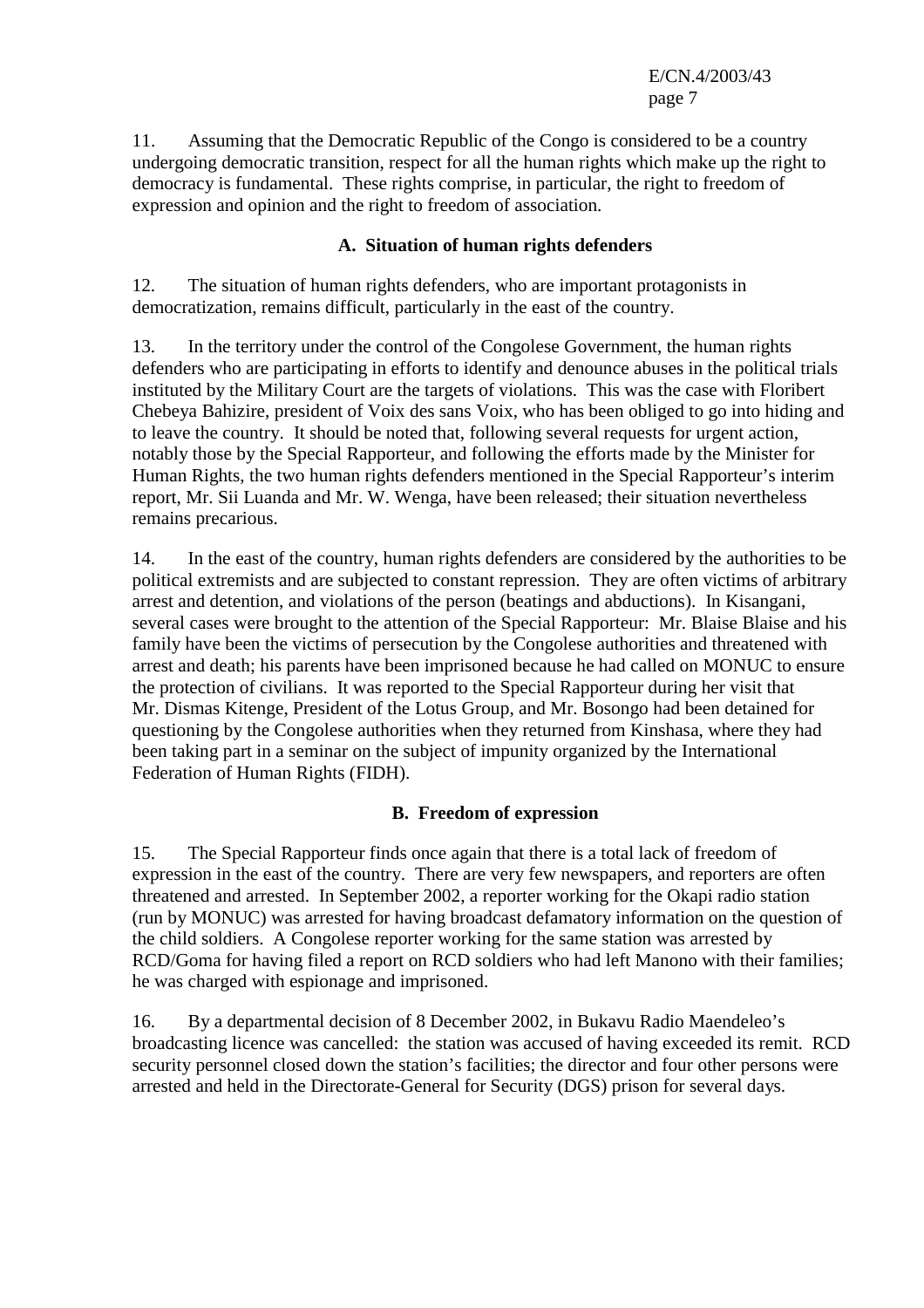#### **C. Freedom of association**

17. The organization of free elections within two years, as provided in the Global and All-Inclusive Agreement, concluded in Pretoria, requires that political parties should be guaranteed freedom of association. All the members of political parties interviewed in Kinshasa - the Union for Democracy and Social Progress (UDPS), the Unified Lumumbist Party (PALU), Force novatrice pour l'union et la solidarité (FONUS), and the Democracy and Development Movement (MDD) - stated that they are denied the right to organize demonstrations and marches throughout the country, but above all that they are unable to organize local branches in the east, where there is no freedom of association. No political party is allowed to operate in Kisangani, and Mr. Mokeni's "Political and civil society leaders' group" has been forbidden to hold any meetings.

18. While acknowledging that the Congolese have prime responsibility for the process of peace and democratization, the international community will have to assist the future transitional government in the implementation of the Pretoria Agreement. The Office of the United Nations High Commissioner for Human Rights (OHCHR) and MONUC must continue to provide support in the preparation of a common strategy for the promotion and protection of human rights during the transition phase.

#### **II. THE JEOPARDIZATION OF THE PEACE PROCESS: THE ARMED CONFLICTS**

19. Despite the positive developments, the human rights situation in the Democratic Republic of the Congo remains very serious. The armed conflicts are continuing, in breach of the 1999 Lusaka Agreement, the Kampala Disengagement Plan and the Harare Sub-plans, Security Council resolutions and the recent Global and All-Inclusive Agreement. Given their magnitude, the violations of human rights and international humanitarian law, notably as regards the protection of civilians, the phenomenon of child soldiers and the sexual violence against women and children, may be characterized as crimes against humanity and war crimes. The atrocities committed in the east of the country have reached unprecedented levels. The humanitarian situation is catastrophic. According to information provided by the Office for the Coordination of Humanitarian Affairs (OCHA) in 2002, there were 20,120,000 vulnerable persons in the Democratic Republic of the Congo, out of a total of 50 million inhabitants of the Great Lakes region. During 2002, the number of displaced persons increased in the provinces of Kivu and Maniema and in Eastern Province, particularly in Ituri.

#### **A. The conflict in the Ituri region**

20. The Ituri district continues to be the scene of armed clashes, which give rise to extreme insecurity, population displacement and restricted humanitarian access. In August 2002, troops of the Union des patriotes congolais (UPC), a Hema ethnic militia led by Thomas Lubanga, and the Ugandan forces took control of the town of Bunia (driving out the RCD-K(Kisangani)/ML) and killed members of the Lendu, Bira and Nande communities. The Lendu militias and the RCD-K/ML attacked the Hema villages in retaliation. At a peace conference in August 2002,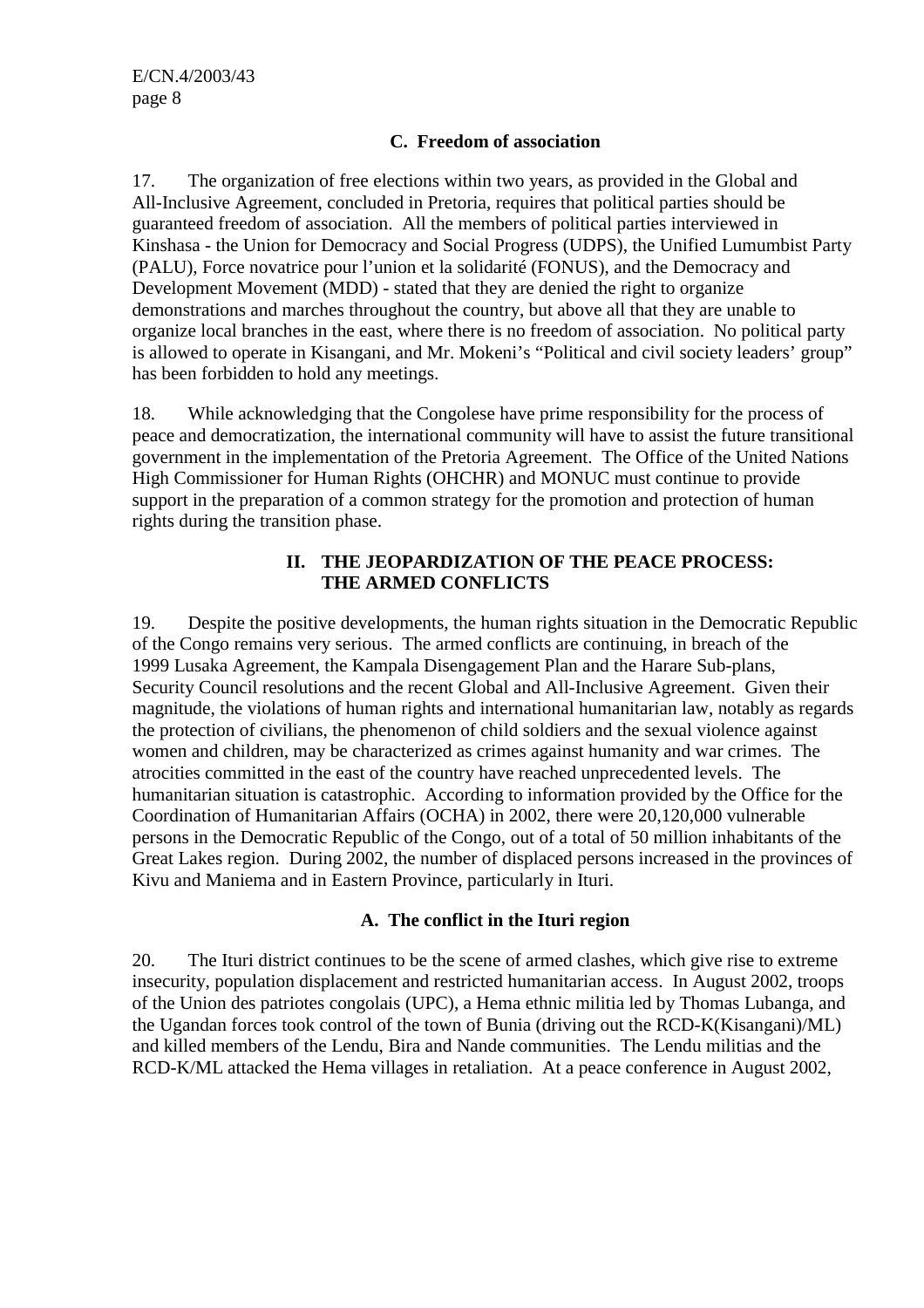Mr. Ntumba Louaba, Minister for Human Rights, was taken hostage in Bunia, together with his delegation, and released after three days. Since August 2002, there has been a succession of bloody inter-ethnic reprisals between the Hema and Lendu ethnic communities and their respective allies.

21. According to the report of the Secretary-General (S/2003/211, paras. 9-13), RCD-K/ML troops and Lendu combatants retook Irumu and Komanda at the end of November 2002 and subsequently strengthened their positions at Mahagi (north of Bunia) and Rethy (south of Mahagi). The military situation stabilized towards the end of December 2002, when the Ugandan troops returned. Following a deterioration in relations between UPC and the Uganda People's Defence Forces (UPDF), UPC entered into a new alliance with RCD/Goma. MONUC has neither confirmed nor ruled out the presence of Rwandan troops in Ituri; it plans to deploy more observers as soon as the security situation permits. The Special Representative of the Secretary-General has undertaken to establish the Ituri Pacification Commission (CPI), as envisaged in the Luanda Accord of 6 September 2002.

22. The uncontrolled presence of armed militias has resulted in massive human rights violations, summary executions, forced disappearances, abduction, torture and obstruction of humanitarian aid. A new wave of violence began on 6 March 2003 with the retaking of the town of Bunia by Ugandan troops.

23. In its resolution 1468, of 20 March 2003, the Security Council expressed its deep concern over the situation in Ituri and stressed that all parties must cooperate with MONUC to set up the Ituri Pacification Commission, as envisaged in the Luanda Accord. It also expressed its deep concern at the rising tensions between Rwanda and Uganda and their proxies on the territory of the Democratic Republic of the Congo, and reiterated that all foreign troops must be withdrawn from the territory of the Democratic Republic of the Congo.

# **B. The protection of civilian populations**

24. In the east of the country, the lives of the civilian populations are under constant threat; although the protection of civilian populations is provided for in the international instruments, civilians, and especially women and children, are targeted by armed groups.

25. Massive violations of international humanitarian law, particularly in the Ituri district, have been reported on several occasions, both by the former Special Rapporteur (E/CN.4/1999/31; E/CN.4/2001/40 and Add.1) and by the current Special Rapporteur in her interim report to the General Assembly (A/57/437). The High Commissioner for Human Rights submitted a report to the Security Council on 13 February 2003 (S/2003/216) and in March 2003 Amnesty International published a report entitled "DRC on the precipice: The deepening human rights and humanitarian crisis in Ituri". According to OCHA, 50,000 people have died as a result of the conflicts in the Ituri area and 500,000 have been displaced since 1999.

26. Despite several requests by the Security Council (S/RES/1445 (2002)), humanitarian organizations are unable to reach Ituri: the armed group's refusal to facilitate the dispatch of humanitarian aid into conflict zones constitutes a serious violation of human rights and international humanitarian law.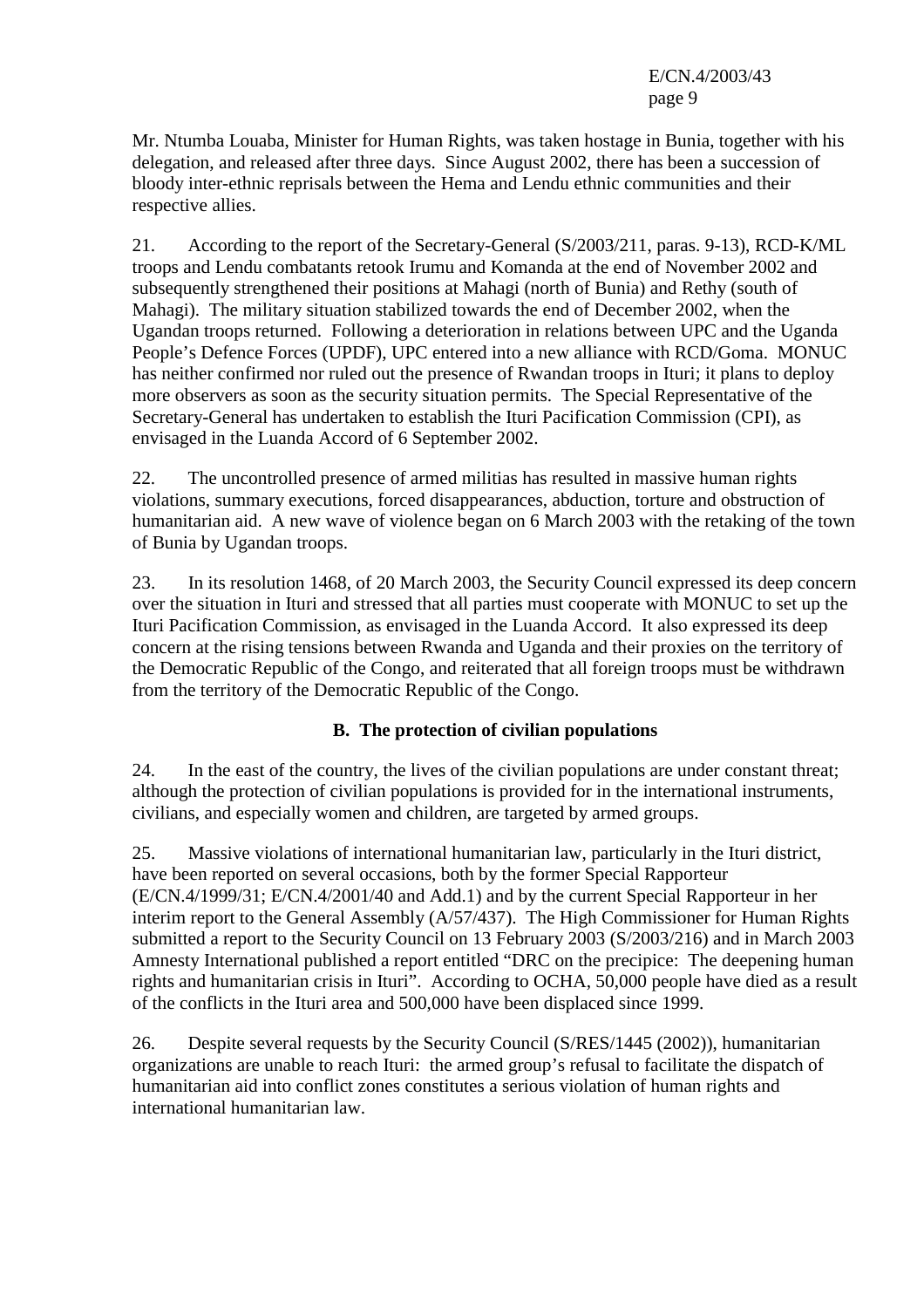27. On 15 January 2003, after an inquiry initiated in December 2002, MONUC reported summary or arbitrary executions, rape, torture and forced disappearances perpetrated by MLC (led by Jean-Pierre Bemba), RCD/N (led by Roger Lumbala) and certain elements of UPC in the town of Mambasa and in villages between Mambasa and Mangina and between Mambasa and Erengeti. On the basis of interviews conducted in Beni, Butembo, Mangina, Oicha and Erengeti, the reports mention 136 summary executions, 71 rapes, including rape of children, 100 forced disappearances and 96 missing children. Some of the summary executions were followed by mutilation and cannibalism. This was a planned operation, under the name of "*Effacer le tableau*" ("A clean slate"), and those responsible for the killings targeted Mambasa's Nande community and the Twa (pygmies).

28. According to the first investigations conducted by a joint team from MONUC and the OHCHR office in Bogoro, on 24 February 2003 153 cases of summary executions, mainly of Hema, were reported. According to evidence from the four UPC child soldiers interviewed by the joint mission, the assailants were armed groups of Lendu from the north, Ngiti from the south, Armée du peuple congolais (APC) troops and some 40 UPDF troops. The report of the joint MONUC-OHCHR mission concluded that civilian populations had been massacred in Bogoro and Mandro. There would appear to be an ethnic dimension to these murderous assaults.

29. In North and South Kivu, the most basic rights of the civilian population are constantly violated as a result of clashes between armed groups that appear to be proliferating. South Kivu province is the scene of violent clashes between the RCD/Goma army, the Banyamulenge forces of Commander Masanzu and the numerous Mai-Mai groups.

30. The Special Rapporteur has been informed that there are 13 armed groups in South Kivu, who fight among themselves, carry out summary executions and rape, and loot civilian property. Freedom of movement is restricted by roadblocks set up by armed groups that extort money from civilians, who are prevented from going into their fields; the civilians caught up in these armed conflicts are thus also condemned to suffer famine.

31. The Special Rapporteur can provide several examples of violations of the rights of civilians provided for in the fourth Geneva Convention. In January 2003, troops of the Armée nationale congolaise (ANC), led by Commander Utchumbe, alias Makofi, summarily executed dozens of civilians suspected of links with the Mai-Mai. On 14 February 2003, Mudundu 40 troops burned down 30 houses in Kabalo, in the community of Burhinyi, in Mwenga territory. The Special Rapporteur has also been informed that a large number of civilians were killed when Pinga was taken, in January 2003. Many of these massacres are carried out using machetes, knives or rifles, and houses are burned down at the same time.

32. In its resolution 1445 (2002), the Security Council endorsed the recommendations of the Secretary-General in his special report (S/2002/1005) and expressed its concern at the particularly worrying humanitarian situation in Ituri and South Kivu.

#### **C. The child soldiers**

33. The phenomenon of child soldiers continues to be very disturbing. There is very little demobilization and mass recruitment is taking place in the east of the country; according to UNICEF and the NGOs, there are more than 30,000 child soldiers in the Democratic Republic of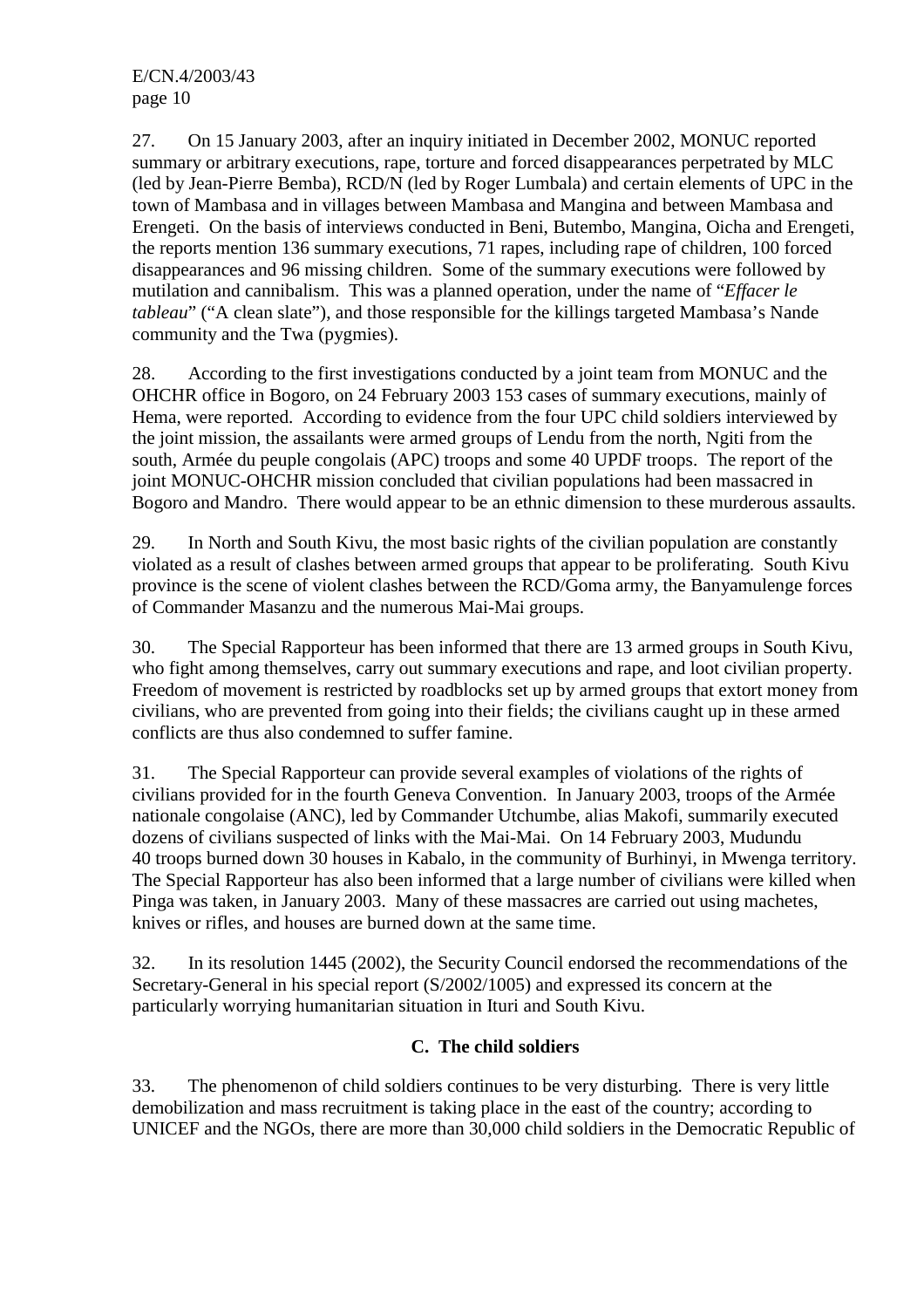the Congo. The report of the Secretary-General on children and armed conflict (S/2002/1299) also shows that children demobilized through the efforts of MONUC and local NGOs are recruited again by other armed groups.

34. It is difficult to reintegrate child soldiers in government-controlled territory, as the great majority of them come from the east of the country. Similarly, given the overall situation of the education system in the Democratic Republic of the Congo, as mentioned by the Special Rapporteur in her interim report (A/57/437), and in particular parents' inability to pay teachers' fees, it is very difficult to get demobilized children into school.

35. In Uvira (South Kivu), all the armed groups in the region (RCD/Goma, Mai-Mai and Banyamulenge) continue to recruit children. Children aged under 15 make up a large proportion of the Mai-Mai, ANC and UPC forces. UPC has on several occasions ordered local communities to "supply children" for the war effort.

36. According to information transmitted to the Special Rapporteur, many child soldiers are abducted from their families by the various armed groups. They include young girls, who frequently serve as sex slaves for the soldiers. Many of the children are sent to the front. A large number of children were killed during the armed clashes in Uvira in January 2003. More than 40 child soldiers were killed in Ituri in clashes at Lipri and Songolo in February 2003.

37. The Democratic Republic of the Congo has ratified the Optional Protocol to the Convention on the Rights of the Child, which entered into force in February 2002. The Protocol establishes a minimum age of 18 for conscription and participation in hostilities. According to the Rome Statute of the International Criminal Court, which entered into force on 1 July 2002, conscripting or enlisting children under the age of 15 in conflicts of an international or national character constitutes a war crime. The Statute also provides that children may appear before the Court as witnesses.

38. Under resolution 1460 (2003), the Security Council is authorized to take appropriate steps, in accordance with the Charter of the United Nations, if the parties identified in the report of the Secretary-General on children and armed conflict (S/2002/1299) do not make progress in demobilizing children. The Special Rapporteur intends to monitor the situation of child soldiers in the Democratic Republic of the Congo very closely, in view of the fact that, in the annex to his report, the Secretary-General identifies 10 parties involved in the armed conflicts in the Democratic Republic of the Congo who recruit or make use of child soldiers.

## **III. AN END TO IMPUNITY: A FUNDAMENTAL CONDITION FOR THE REALIZATION OF HUMAN RIGHTS**

39. The Special Rapporteur welcomes the fact that the Democratic Republic of the Congo is one of the 60 States parties to the Statute of the International Criminal Court, which entered into force in July 2002. The State must now enact legislation enabling the Statute to be applied within the country. It is to be hoped that the new court will conduct inquiries into the massive violations of human rights there, in particular the earliest cases.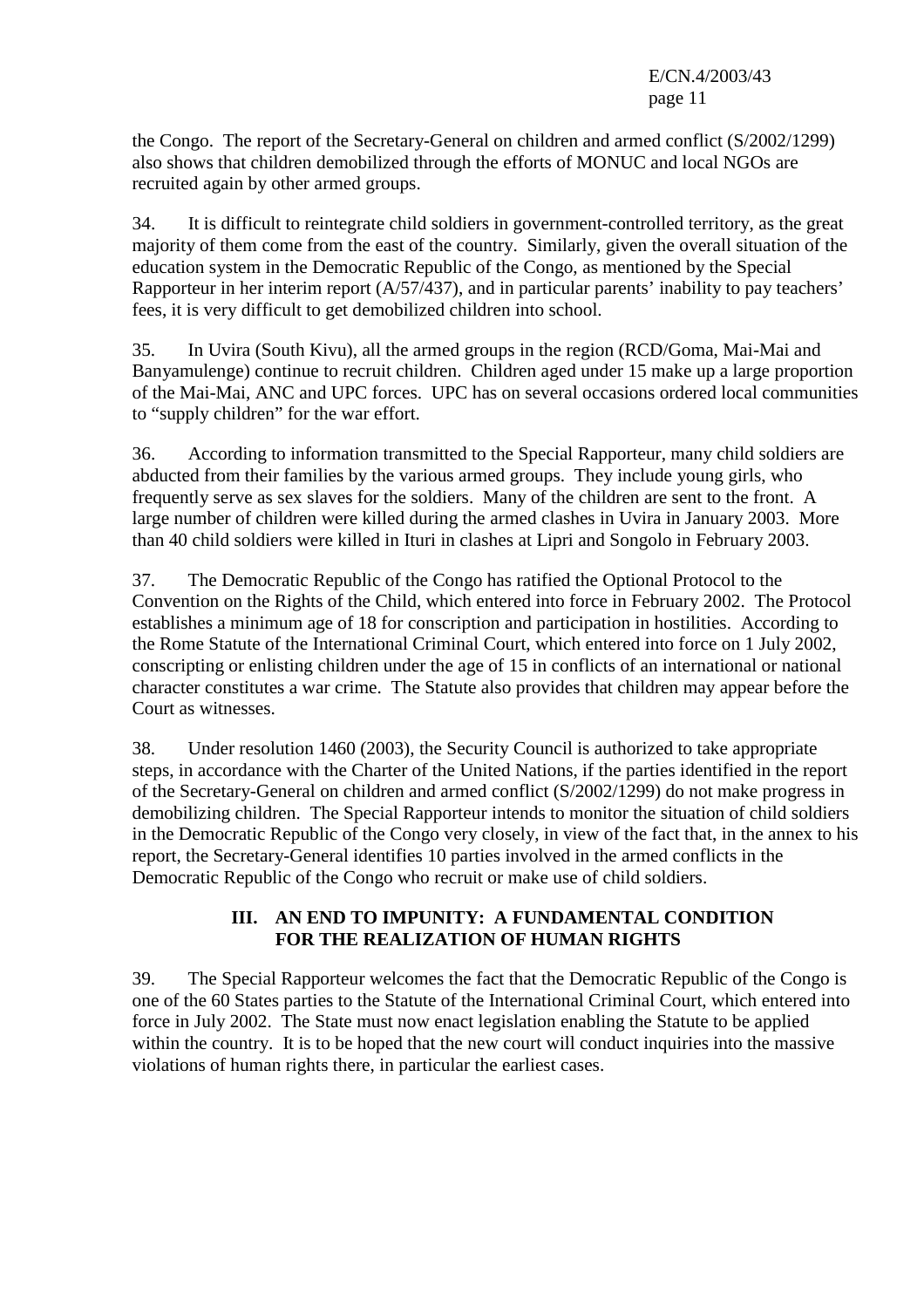40. The Pretoria Agreement provides for amnesty for acts of war, political offences and crimes of opinion, with the exception of war crimes, crimes of genocide and crimes against humanity (art. 8). A truth and reconciliation commission is to be established as an institution in support of democracy.

### **Joint mission to investigate allegations of massacres**

41. In its resolution 2002/14, the Commission on Human Rights requested the Special Rapporteur, together with the Special Rapporteur on extrajudicial, summary or arbitrary executions and a member of the Working Group on Enforced or Involuntary Disappearances, to carry out a joint mission to investigate allegations of massacres carried out on the territory of the Democratic Republic of the Congo (for details of its mandate, see paragraph 9 above). This joint mission has been one of the Special Rapporteur's principal concerns since her appointment.

42. Unfortunately, it has not been possible to carry out the investigation this year, partly because security conditions did not permit and partly because OHCHR did not have sufficient financial resources.

43. In its resolution 1468 of 20 March 2003, the Security Council requested the Secretary-General, in consultation with the High Commissioner for Human Rights, to make recommendations on other ways to help the transitional Government in the Democratic Republic of the Congo address the issue of impunity. The Secretary-General is also requested to increase the number of personnel in MONUC's human rights component.

44. It is certainly necessary to increase MONUC personnel, but OHCHR's operational capabilities must be reinforced at the same time in order to enable it to perform an effective role as human rights coordinator. In the Special Rapporteur's view, the High Commissioner needs proposals from independent mechanisms in order to be able to formulate recommendations to the Security Council.

45. There is an urgent need for all United Nations bodies involved in setting up the mechanisms to agree on a common strategy that will make it possible to put an end to impunity. The Special Rapporteur will continue to work to make it possible for the joint mission to be conducted. She has been assured of the support of the Government and RCD/Goma.

46. In its resolution 1291 (2000), the Security Council urged that an international investigation into the massacres in the Democratic Republic of the Congo should be carried out, and the then Special Rapporteur indicated his willingness to conduct such an investigation. The current Special Rapporteur also undertakes to cooperate with any mechanism proposed in order to put an end to impunity.

47. In view of the current state of justice in the Democratic Republic of the Congo, it would be very difficult for a transitional government to conduct an investigation and to try and then punish the perpetrators of massacres that have caused more than 3 million deaths. In the experience of the international community, joint approaches are the best means of addressing issues of impunity relating to conflicts of this magnitude. The current functioning of the Special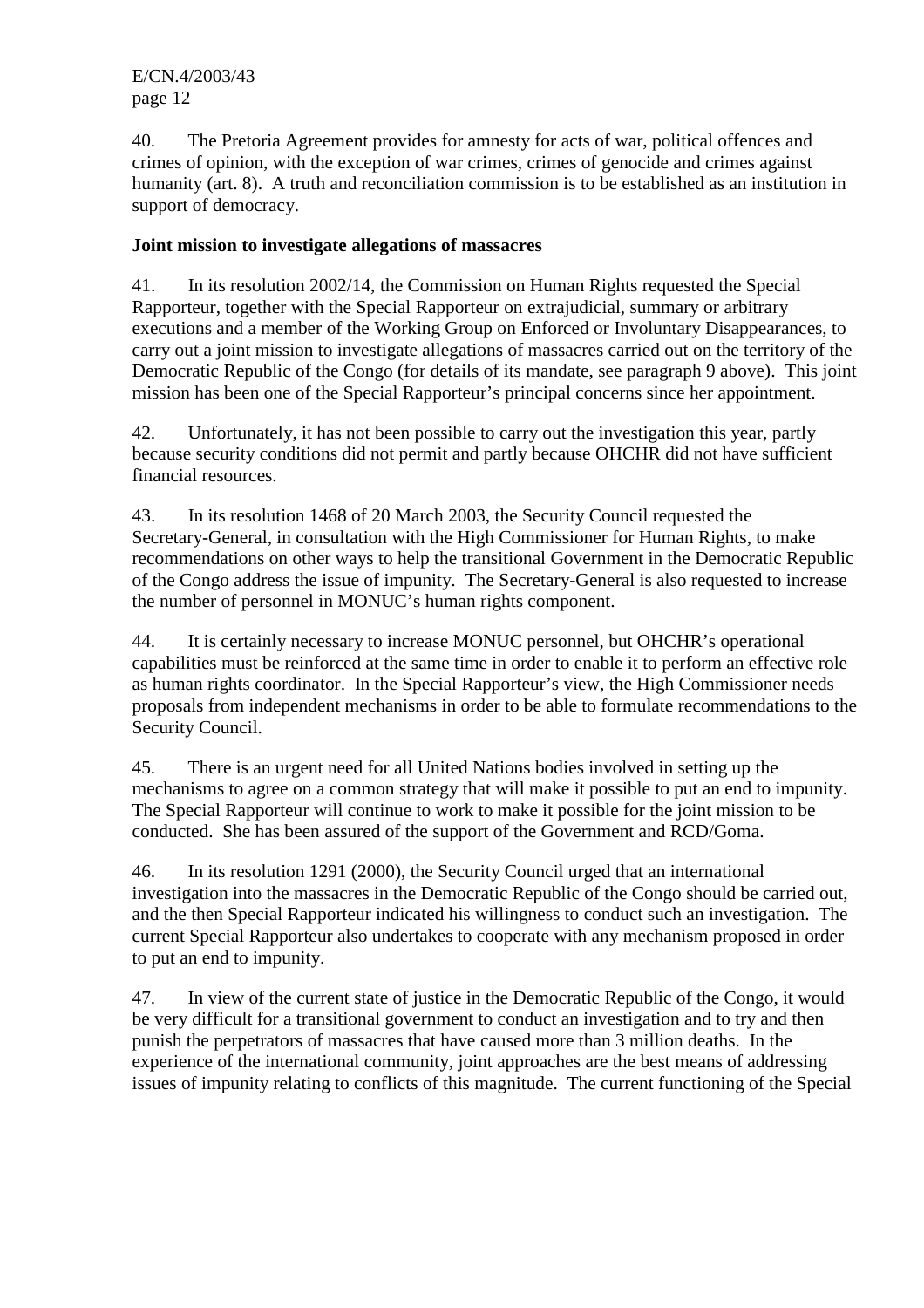Court in Sierra Leone would appear to confirm this view. The Special Rapporteur will probably be able to make recommendations in this regard only after the joint investigation recommended by the Commission on Human Rights.

## **V. THE ADMINISTRATION OF JUSTICE**

48. In her previous reports, the Special Rapporteur highlighted the lamentable state of Congolese justice, especially in the east of the country. The material conditions are lacking to administer justice properly. The Commission on Human Rights, in its resolution 2002/14, requested the Special Rapporteur to report on the possibilities for the international community to assist with local capacity-building. Overhauling Congolese justice is certainly a priority.

49. The Special Rapporteur visited the prison and police cells in Kisangani, where she was able to see the poor conditions of detention resulting from overcrowding, lack of medical care and food shortages, and the particularly serious conditions for women detained with their children. She has learned from various sources of the existence of illegal places of detention in government-controlled territory, despite the Government's decision to close down all places of detention not subordinate to the courts.

50. The operation of military justice is a subject of particular concern. In government-controlled territory, the Military Court has sentenced 30 people to death in the trial of the assassins of former President Kabila.

51. The Special Rapporteur congratulates the Government on having taken the decision to abolish the Military Court. On 18 March 2003, the President of the Republic signed Decrees Nos. 032/2003 and 033/2003, which set 25 March 2003 as the date for the entry into force of Acts Nos. 023/2002 and 024/2002 concerning the Code of Military Justice and the Military Penal Code respectively. The Special Rapporteur sincerely hopes that the Government will reverse its decision to suspend the moratorium on the death penalty.

52. In the east of the country, the RCD/Goma and MLC authorities, after being questioned by the international community following the massacres committed by their armies, have instituted show trials.

53. In Kisangani, six of the nine defendants at first instance were acquitted of involvement in the massacres of 14 May 2002; two escaped and only one defendant is still in prison. The military judicial authorities who handled the inquiry seem to have deliberately overlooked the reprisals which their army took against the civilian population. Those chiefly responsible for the events of 14 May 2002 have been promoted within the military hierarchy.

54. The military judicial authorities leading the inquiry into the massacres of 14 May 2002 in Kisangani have admitted to the Special Rapporteur that they have not heeded the demands of the international community, for example those contained in the report of the High Commissioner (S/2002/764) or the statements by the President of the Security Council. They further stated that they were unable to investigate the senior military officers cited in international documents and NGO reports. During her visit to Kisangani, the Special Rapporteur spoke with the families of victims of the massacres in Mangobo, who told her that they could be subjected to reprisals at any time.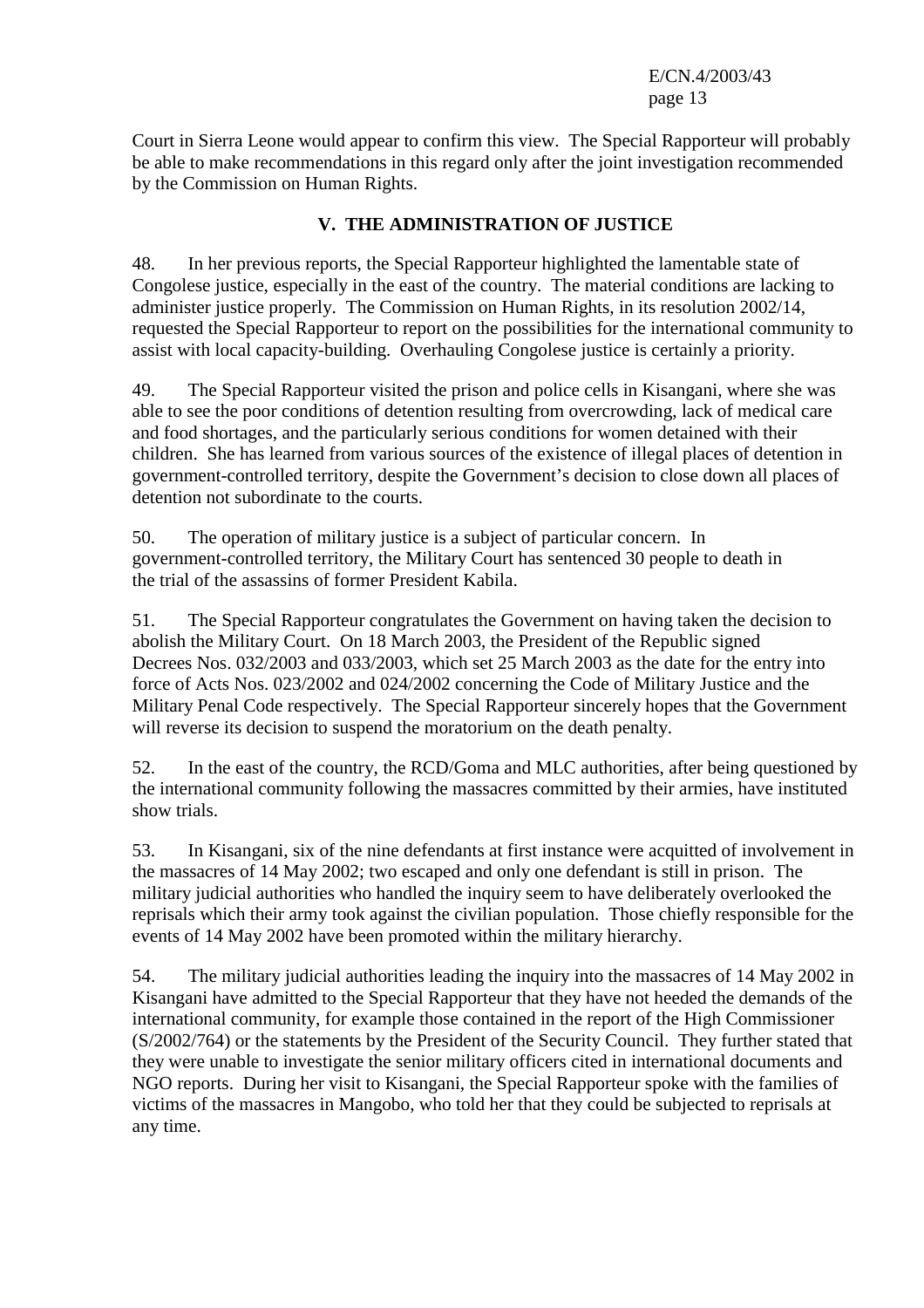55. In Gbadolite, MLC hastily organized the trial of the presumed perpetrators of the massive human rights violations committed between October and December 2002. The War Council handed down 19 sentences on 18 February 2003; the charges failed to reflect the seriousness of the crimes committed.

56. The judgements handed down by military courts against military personnel who have perpetrated serious human rights violations represent a major source of impunity. This practice undermines the right to an effective remedy (International Covenant on Civil and Political Rights, art. 2 (3) (a)), the right to a fair and public hearing by a competent, independent and impartial tribunal (ibid., art. 14 (1)), and the right to the equal protection of the law without discrimination (ibid., art. 26).

57. A number of United Nations bodies active in the sphere of human rights, for example the Human Rights Committee, the Committee against Torture, the Committee on the Rights of the Child, and the Sub-commission on the Promotion and Protection of Human Rights, following the recent expert study by Mr. Louis Joinet (E/CN.4/Sub.2/2002/4), have recommended that the competence of military courts to try the perpetrators of serious human rights violations should be ceded to the ordinary courts. Countries affected by massive violations perpetrated by military personnel should enact laws establishing the competence of the civilian courts to try such cases. The recent trials organized by RCD/Goma and MLC once again illustrate the need to ensure that military courts do not try cases involving serious human rights violations.

## **V. THE PLUNDERING OF NATURAL RESOURCES AND VIOLATIONS OF HUMAN RIGHTS**

58. The publication, in October 2002, of the final report of the Panel of Experts on the Illegal Exploitation of Natural Resources and Other Forms of Wealth of the Democratic Republic of the Congo (S/2002/1146), endorsed by Security Council resolution 1457 (2003), once again raised the question of the link between the plundering of resources and violations of human rights, while at the same time showing the deep-rooted causes of the war. The illegal exploitation of natural resources is in itself a violation of human rights and the norms of international law applicable *erga omnes*.

59. The Panel of Experts refers to numerous human rights violations resulting from the illegal exploitation of natural resources, for example the very large numbers of displaced persons, malnutrition, mortality, sexual violence against women and children, and the existence of child soldiers. It also notes that military units recruit children and force them to work, and especially to extract natural resources. NGOs in South Kivu informed the Special Rapporteur of children being recruited by armed groups to work in mines.

60. The exploitation of natural resources has resulted in numerous accidents and the deaths of illicit operators. The Special Rapporteur has learned of the deaths of certain illicit operators at the Mbuji Mayi diamond mine in February 2003.

61. The Special Rapporteur notes with satisfaction that the Congolese Government has, for the time being, suspended the persons cited in the report of the Panel of Experts, and that the Procurator-General has started legal proceedings. She notes that all the parties concerned should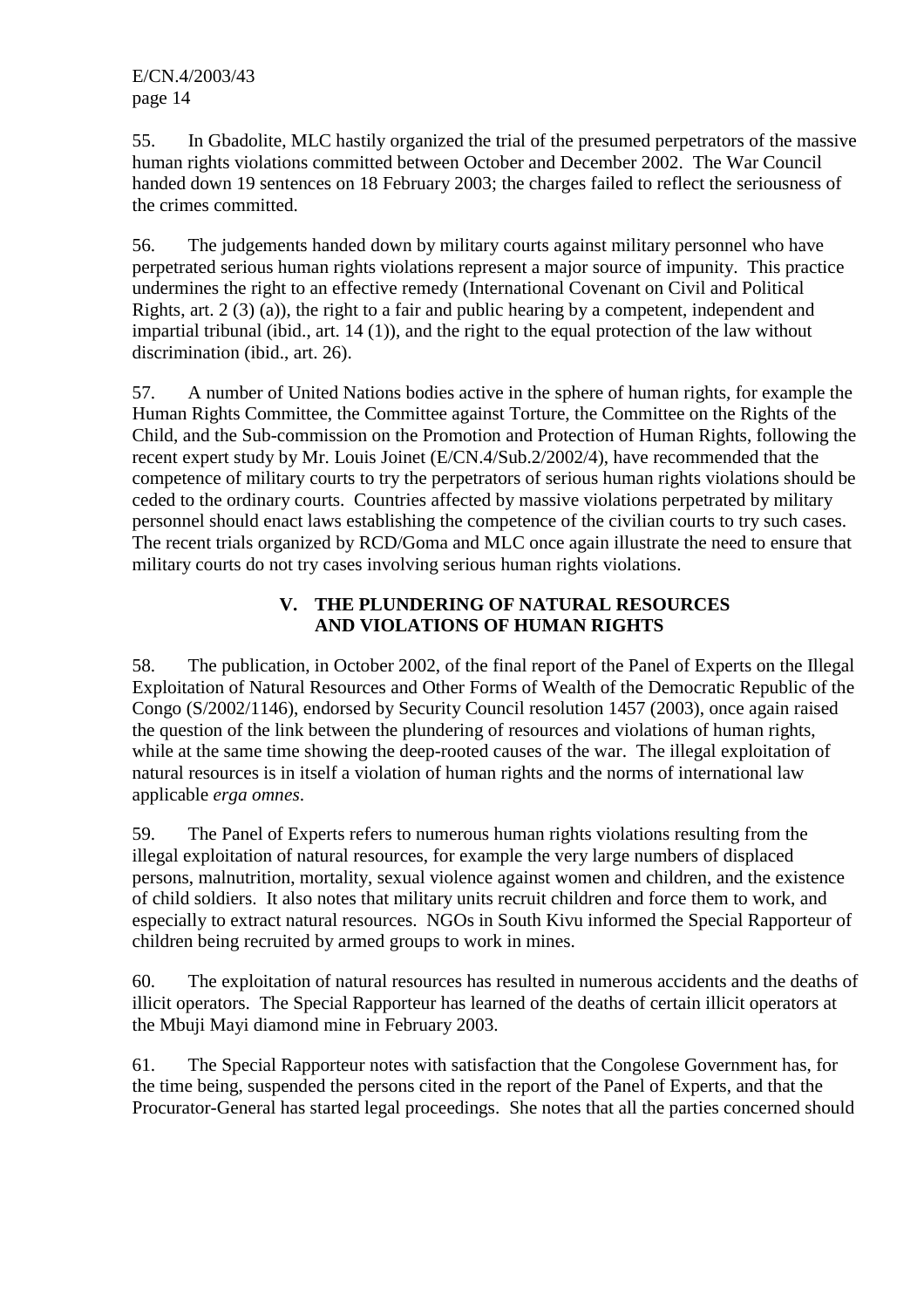take similar measures. It is essential, as the Panel of Experts stated in its report, that the future transitional government should take steps to end the illegal exploitation of natural resources and ensure that exploitation is legal.

62. The approval of the certification system to strengthen controls on "blood diamonds" and the Kimberley Process instituted by the representatives of the mining and diamond companies at Interlaken could help to curb illegal exploitation.

### **VI. GENDER-SPECIFIC HUMAN RIGHTS VIOLATIONS**

63. There is recurrent sexual violence against women and children in the east of the Democratic Republic of the Congo. The use of mass rape and sexual violence as weapons of war intended to destroy the structure of the family has harmed Congolese society. Often rejected by their families or infected by sexually transmissible diseases or HIV, women have nowhere to turn for help. The climate of impunity continues unabated; in the eyes of international law, violence of this sort is deemed to be a crime against humanity and a war crime.

64. Many women and girls were raped following the capture of the town of Uvira by the Mai-Mai in October 2002. In November 2002, at Goma, a little girl was raped by Sengi Mupenzi, an RCD/Goma soldier. Many rapes have been committed by the Interahamwe and elements of the former Rwandan Armed Forces (ex-FAR) in the vicinity of Katombo and north of Lake Tanganyika. In November 2002, RCD/Goma soldiers raped women and girls at Katana. In government-controlled territory, rapes took place after the Mweka mutiny in Western Kasai province.

65. The level of brutality and sexual violence in Kivu is particularly horrific. NGOs informed the Special Rapporteur of cases of rape followed by mutilation of the mouth and amputation of the legs. Instances of sexual violence followed by mutilation appear to be on the increase. The victims are unable to testify. Many of the victims treated at hospitals in Goma, Bukavu, Kabiza and Nyangez are between 10 and 14 years old. Some 40 per cent of them are seropositive.

66. Girls are enlisted into armed groups, either as child soldiers or as wives of combatants, the victims of forced marriages. The cases that have been brought to the Special Rapporteur's attention amount to slavery by reason of the treatment meted out to these women, who become the private property of the soldiers. Slavery in the guise of forced marriage was condemned by the International Tribunal for the former Yugoslavia, in the V. Kunarac case, as a crime against humanity.

67. Article 7, paragraph 1 (g), of the Statute of the International Criminal Court states that rape, sexual slavery, enforced prostitution, forced pregnancy, enforced sterilization, or any other form of sexual violence of comparable gravity are considered crimes against humanity when the elements of the "crime" have been established.

68. The Special Rapporteur had the opportunity to talk with female victims of sexual violence in a rehabilitation centre established by a nun in a parish at Kisangani. These women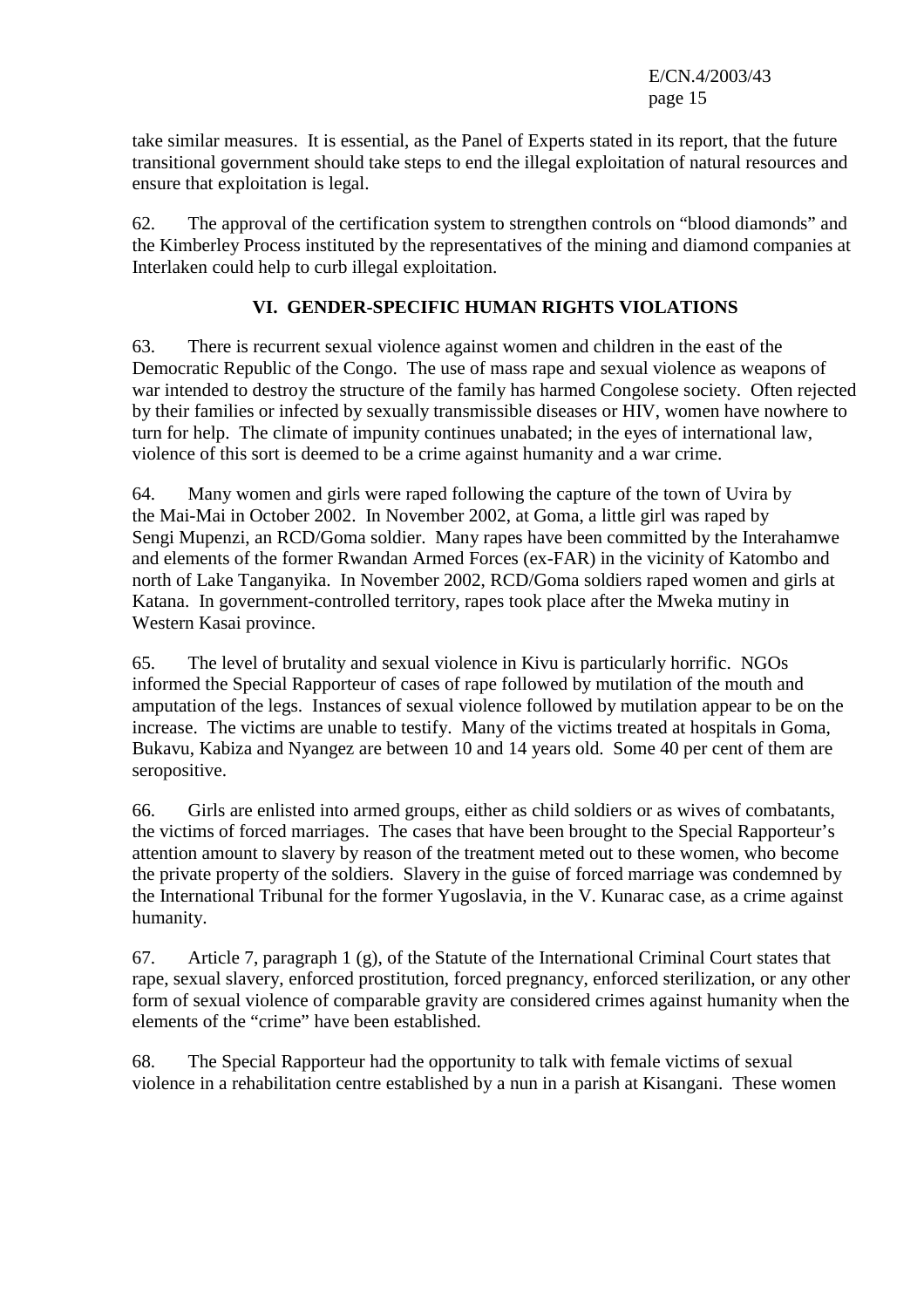reported that they had been raped, most since childhood. Rejected by their families, lacking the means to support themselves, pregnant or with small children, they had found refuge in this centre.

69. A programme to tackle rape and violence against women has been proposed by a number of NGOs in South Kivu. A total of 770 women are currently being cared for under this programme. One NGO, Centre Olame, takes in 100 victims a month. The commission for action against rape and violence in South Kivu has three sub-commissions (legal and human rights; economic; and food, medical and psycho-social security).

70. These initiatives show that female victims of sexual violence have decided to break their silence. It should be noted that all over the world, and not just in Africa, victims of sexual violence dare not speak out for fear of being ostracized. But now victims of sexual abuse are increasingly aware that the violence against them is punishable. They also realize that they can get help.

71. This is certainly an area in which the international community can support local initiatives to establish rehabilitation centres for victims of sexual violence. Staff at the United Nations Development Fund for Women (UNIFEM) whom the Special Rapporteur met in New York said that they were willing to act as a focal point for action of this kind by the United Nations specialized agencies.

#### **Conclusions and recommendations**

72. The situation of human rights and international humanitarian law in the Democratic Republic of the Congo remains tragic, despite the positive developments. All the parties must implement forthwith the Global and All-Inclusive Agreement signed at Pretoria on 17 December 2002 and the subsequent agreements, given that these constitute the only viable plan for restoring peace and establishing a constitutional legal order based on respect for human rights.

73. The parties must implement Security Council resolutions, contribute to establishing the Ituri Pacification Commission and refrain from appointing perpetrators of serious human rights violations to posts.

74. The Government of the Democratic Republic of the Congo should, inter alia:

 (a) Impose an immediate moratorium on executions pursuant to judgements handed down by the Military Court;

 (b) Adopt the Congolese Charter of Human Rights which, among other things, abolishes the death penalty;

 (c) Continue to take steps to demobilize child soldiers, end the plundering of natural resources, administer justice, encourage freedom of association and protect human rights defenders.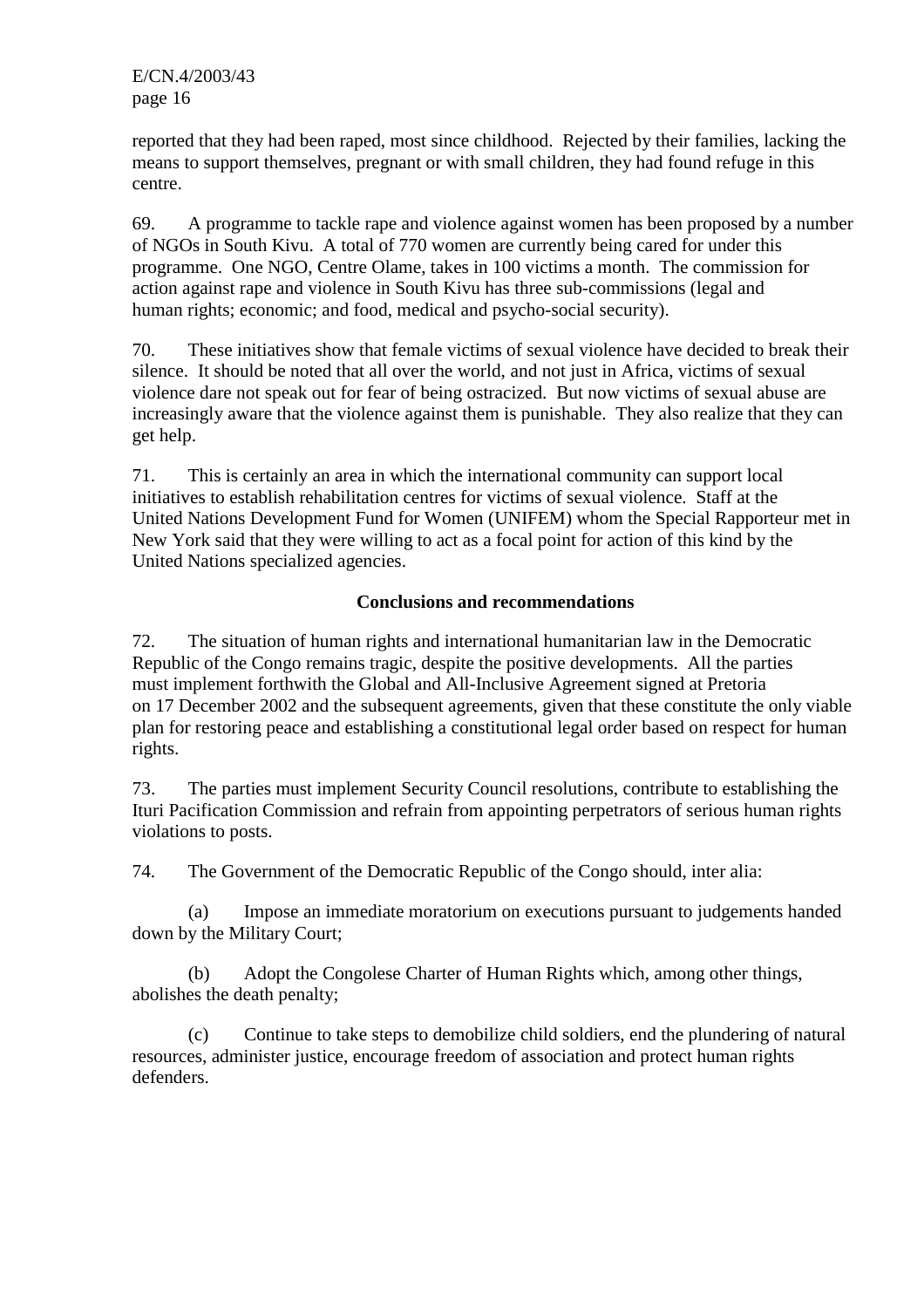75. The Government of the Democratic Republic of the Congo, RCD and MLC, the de facto authorities, should:

 (a) Protect human rights and respect international humanitarian law, particularly as regards women and children, and accordingly order their soldiers fully to abide by the provisions of international humanitarian law, and in particular the International Convention relative to the Protection of Civilian Persons in Time of War;

(b) Discontinue forthwith the recruitment and use of children in armed conflicts;

(c) Take the necessary steps to end the widespread impunity;

 (d) Press ahead with fully independent and impartial inquiries by the judicial and civil authorities into the massacres at Kisangani and Mambasa;

 (e) As a matter of urgency, take the necessary measures to investigate and arrest the persons cited in the report of the High Commissioner for Human Rights;

 (f) Ensure the safety and freedom of movement of United Nations and associated personnel and the unhindered access of humanitarian personnel to affected populations.

76. The international community should:

 (a) Exert pressure for the enforcement of all international instruments, especially Security Council resolution 1468 (2003), of 20 March 2003, and paragraph 7 of resolution 1417 (2002), which reaffirms the mandate of MONUC, particularly as regards the protection of civilians in immediate danger;

(b) Assist the process of democratic transition;

 (c) Offer assistance with local capacity-building in the fields of administration of justice and the protection of women and children, and especially the victims of sexual violence;

(d) Find effective and meaningful actions to end impunity.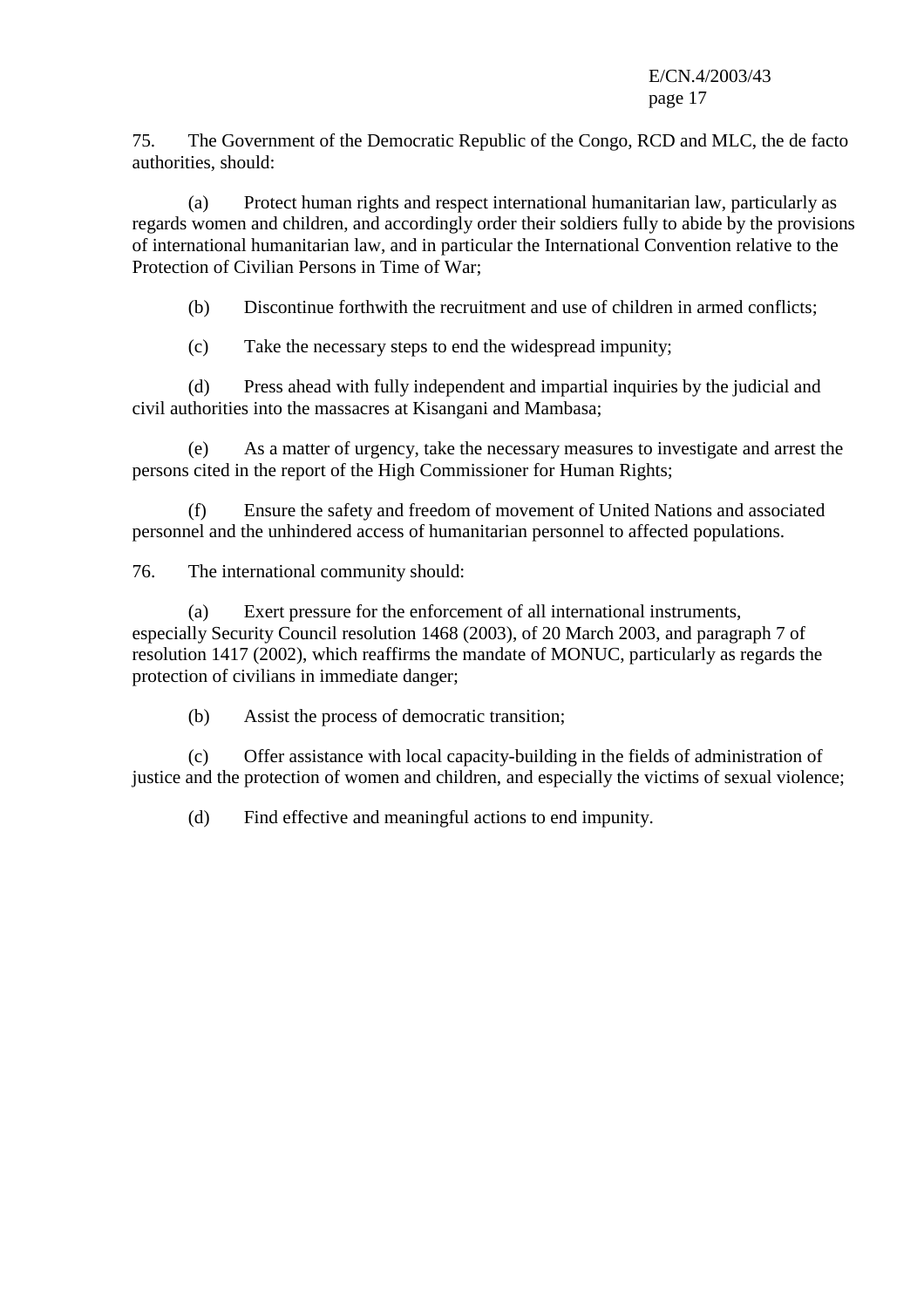#### **Annex**

## **PROGRAMME OF THE VISIT OF Ms**. **IULIA MOTOC, SPECIAL RAPPORTEUR, TO THE DEMOCRATIC REPUBLIC OF THE CONGO, 1-10 MARCH 2003**

#### **Saturday, 1 March**

| 8.50 p.m.                     | Arrival at Ndjili international airport                                                                                                                                      |  |  |  |
|-------------------------------|------------------------------------------------------------------------------------------------------------------------------------------------------------------------------|--|--|--|
|                               | Welcome by Ministry of Human Rights, Human Rights Division of<br>MONUC and Human Rights Field Office in the Democratic Republic<br>of the Congo                              |  |  |  |
|                               | Press conference                                                                                                                                                             |  |  |  |
|                               | Arrival at hotel                                                                                                                                                             |  |  |  |
| <b>Sunday, 2 March</b>        |                                                                                                                                                                              |  |  |  |
| 11 a.m.-11.30 a.m.            | Meeting with Minister for Foreign Affairs                                                                                                                                    |  |  |  |
| Noon-12.30 p.m.               | Meeting with staff of the Human Rights Field Office                                                                                                                          |  |  |  |
| 2 p.m.-3.30 p.m.              | Meeting with human rights NGOs                                                                                                                                               |  |  |  |
| 4 p.m.-5 p.m.                 | Meeting with Ms. Lena Sundh, Deputy Special Representative of the<br>Secretary-General, MONUC                                                                                |  |  |  |
| 5 p.m.-6 p.m.                 | Meeting with Human Rights, Child Protection and Gender Divisions<br>of MONUC                                                                                                 |  |  |  |
| 6.30 p.m. $-7.30$ p.m.        | Meeting with Minister for Human Rights                                                                                                                                       |  |  |  |
| <b>Monday, 3 March</b>        |                                                                                                                                                                              |  |  |  |
| 5 p.m.-7 p.m.                 | Meeting with representatives of Ituri communities                                                                                                                            |  |  |  |
| <b>Tuesday, 4 March</b>       |                                                                                                                                                                              |  |  |  |
| Journey from Kinshasa to Goma |                                                                                                                                                                              |  |  |  |
| 3 p.m.-3.10 p.m.              | Arrival in Goma. Welcome by Justice Department, United Nations<br>agencies coordinator, field security officer, Human Rights Field<br>Office and MONUC Human Rights Division |  |  |  |
| 3.15 p.m.-3.30 p.m.           | Arrival in Nyira                                                                                                                                                             |  |  |  |
| 3.30 p.m.-3.45 p.m.           | Briefing by Human Rights Field Office                                                                                                                                        |  |  |  |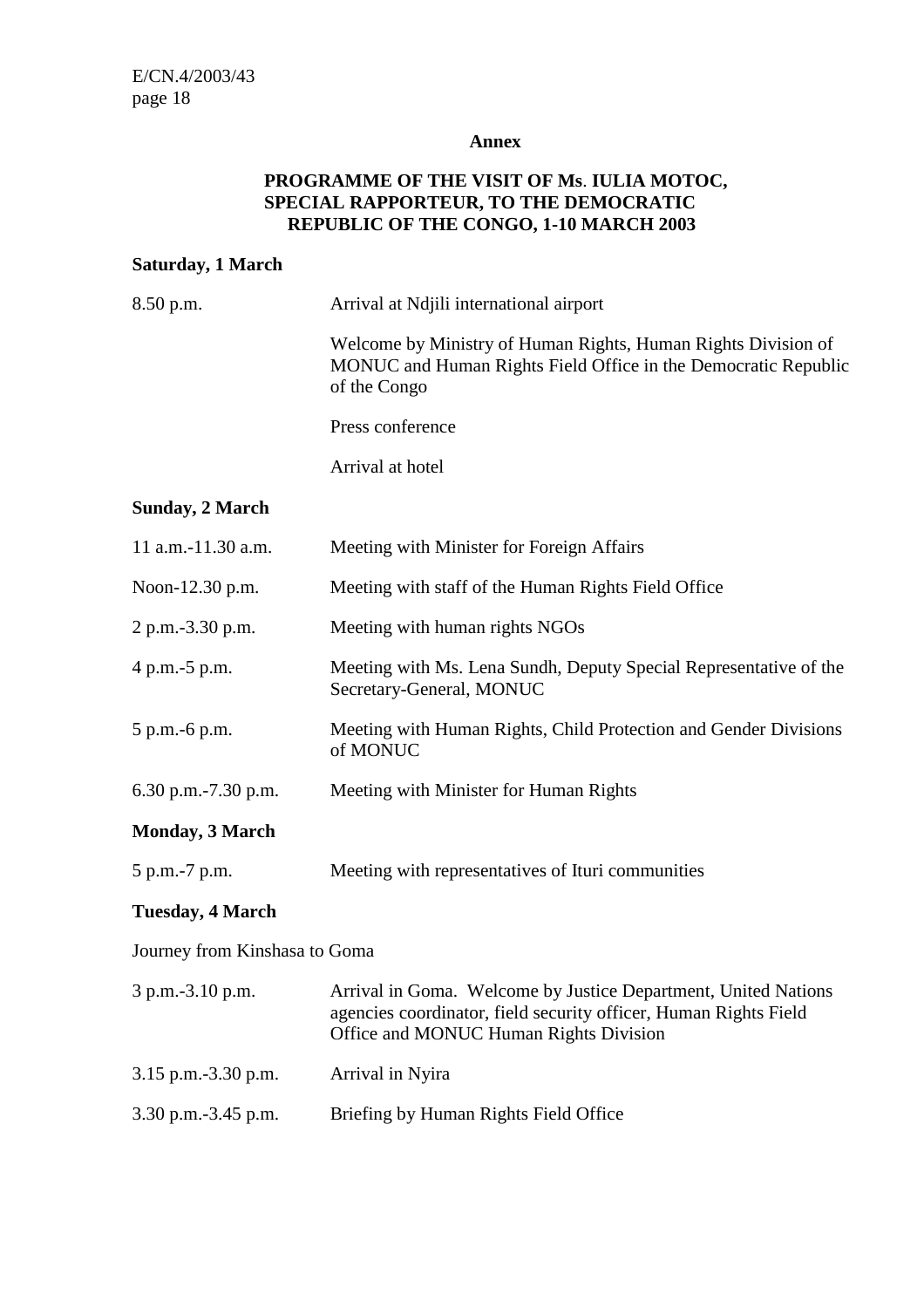| 4 p.m.-5.45 p.m.          | Working meeting with RCD leaders                                                                                                                                                           |
|---------------------------|--------------------------------------------------------------------------------------------------------------------------------------------------------------------------------------------|
| 5.45 p.m.-6.15 p.m.       | Meeting with the chief military prosecutor reporting to the operational<br>war council                                                                                                     |
| 6.30 p.m.-7 p.m.          | Meeting with public officials from the human rights department for<br>Goma and Bukavu                                                                                                      |
| 7 p.m.-7.15 p.m.          | Meeting with representatives of South Kivu human rights NGOs                                                                                                                               |
| 7.15 p.m.-7.30 p.m.       | Meeting with representatives of North Kivu human rights NGOs                                                                                                                               |
| 7.45 p.m.-8.45 p.m.       | Working dinner with the International Committee of the Red Cross<br>(ICRC)                                                                                                                 |
| <b>Wednesday, 5 March</b> |                                                                                                                                                                                            |
| 8 a.m.-9 a.m.             | Meeting with United Nations agencies and international NGOs                                                                                                                                |
| 9.10 a.m.-10.30 a.m.      | Meeting with civil society and North and South Kivu human rights<br><b>NGOs</b>                                                                                                            |
| 10.30 a.m.-11.15 a.m.     | Meeting with chairman of the Bar, Procurator General and Chief<br>Justice of the Goma Court of Appeal                                                                                      |
| 11.20 a.m.-11.50 a.m.     | Meeting with Monsignor Ngabu                                                                                                                                                               |
| 12.45 p.m.                | Departure for Kisangani                                                                                                                                                                    |
| 2 p.m.                    | Arrival in Kisangani, welcome at airport by RCD political and<br>administrative officials in Eastern Province and the regional director<br>(eastern region) of MONUC Human Rights Division |
| 2.15 p.m.-3 p.m.          | Arrival at hotel                                                                                                                                                                           |
| 3 p.m.-3.50 p.m.          | Briefing at MONUC eastern regional office                                                                                                                                                  |
| 4 p.m.-5.15 p.m.          | Working meeting with RCD political, administrative and military<br>officials in Kisangani                                                                                                  |
| 5.30 p.m.-7.30 p.m.       | Meeting with civil society and human rights NGOs                                                                                                                                           |
| <b>Thursday, 6 March</b>  |                                                                                                                                                                                            |
| 9 a.m.-9.45 a.m.          | Meeting with United Nations agencies and international NGOs                                                                                                                                |
| 10 a.m.-12 a.m.           | Meeting with civil society and human rights NGOs                                                                                                                                           |
| 12.30 p.m.-1.30 p.m.      | Lunch with ICRC                                                                                                                                                                            |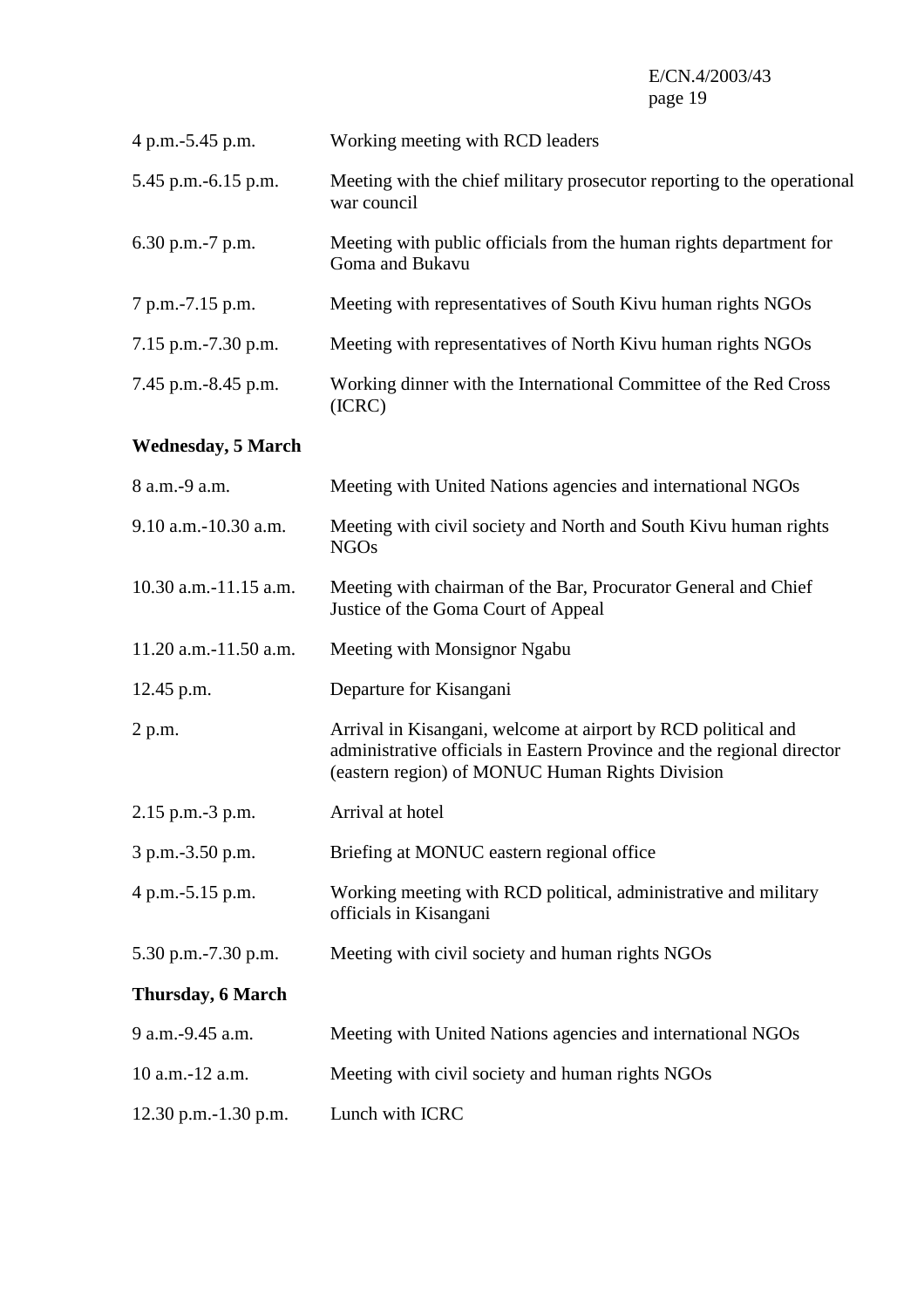| 2 p.m.-4 p.m.            | Meeting with women's organizations                                                                             |
|--------------------------|----------------------------------------------------------------------------------------------------------------|
| 4 p.m.-5 p.m.            | Meeting on Ituri with local humanitarian organizations                                                         |
| 5 p.m.-5.30 p.m.         | Recording radio broadcast "Human rights in everyday life"                                                      |
| <b>Friday, 7 March</b>   |                                                                                                                |
| 8 a.m.-9.30 a.m.         | Visit to town of Kisangani and police training centre. Meeting with<br>United Nations Civilian Police (CIVPOL) |
| 9.45 a.m.-10.30 a.m.     | Meeting with civil judges                                                                                      |
| 10.30 a.m.-10.45 a.m.    | Visit to detention centres under jurisdiction of civil prosecutors'<br>offices                                 |
| 10.45 a.m.-11.15 a.m.    | Working meeting with senior military prosecutor and garrison<br>prosecutor                                     |
| 11.15 a.m.-11.30 a.m.    | Visit to military prison                                                                                       |
| 11.30 a.m.-2 p.m.        | Working lunch with various departments of MONUC Human Rights<br>Division (eastern region)                      |
| 2.30 p.m.-2.45 p.m.      | Recording special broadcast, Okapi radio station                                                               |
| 2.45 p.m.-3.30 p.m.      | Press conference                                                                                               |
| 4 p.m.                   | Departure for Kinshasa                                                                                         |
| 5 p.m.                   | Arrival in Kinshasa                                                                                            |
| <b>Saturday, 8 March</b> |                                                                                                                |
| From 7 a.m.              | Meeting with President of the Republic                                                                         |
| 10.15 a.m.-10.45 a.m.    | Meeting with Commissioner-General overseeing the peace process                                                 |
|                          |                                                                                                                |

11 a.m.-11.30 a.m. Meeting with Minister of Justice

Noon-1 p.m. Meeting with international NGOs

- 2.30 p.m.-3.15 p.m. Meeting with Ambassador of the European Union
- 3.30 p.m.-4 p.m. Meeting with Chargé d'affaires of the French Embassy